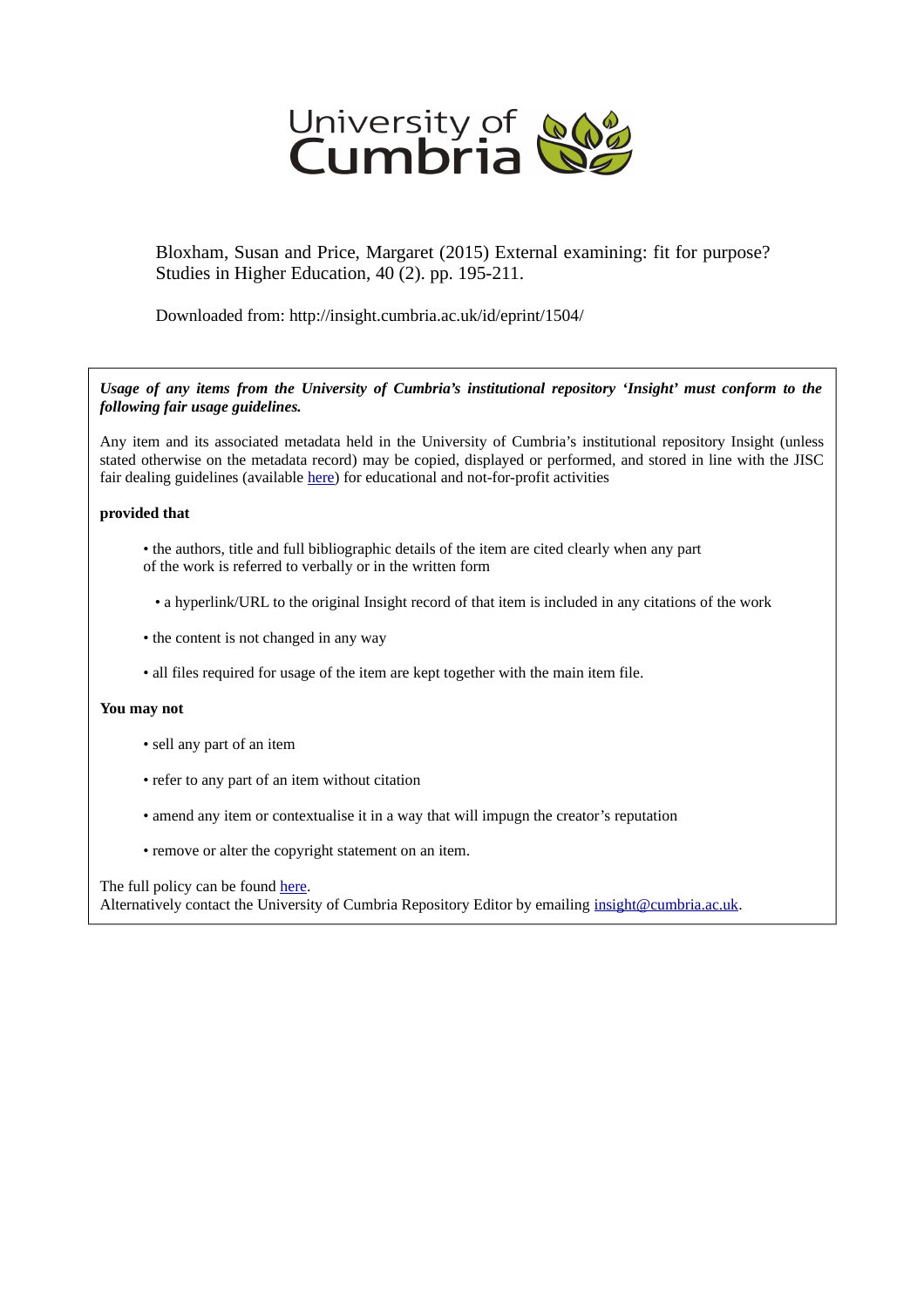**Title Page**

# **External examining: fit for purpose?**

Sue Bloxham\*, University of Cumbria, Lancaster, LA1 3JD, Tel +44 (0)1524 384384, E-mail [susan.bloxham@cumbria.ac.uk](mailto:susan.bloxham@cumbria.ac.uk)

Margaret Price, Oxford Brookes University, Wheatley Campus, Oxford, OX33 1HX, Tel: +44 (0)1865 48 58 58, **E-mail:** [meprice@brookes.ac.uk](mailto:meprice@brookes.ac.uk)

**\*Corresponding author**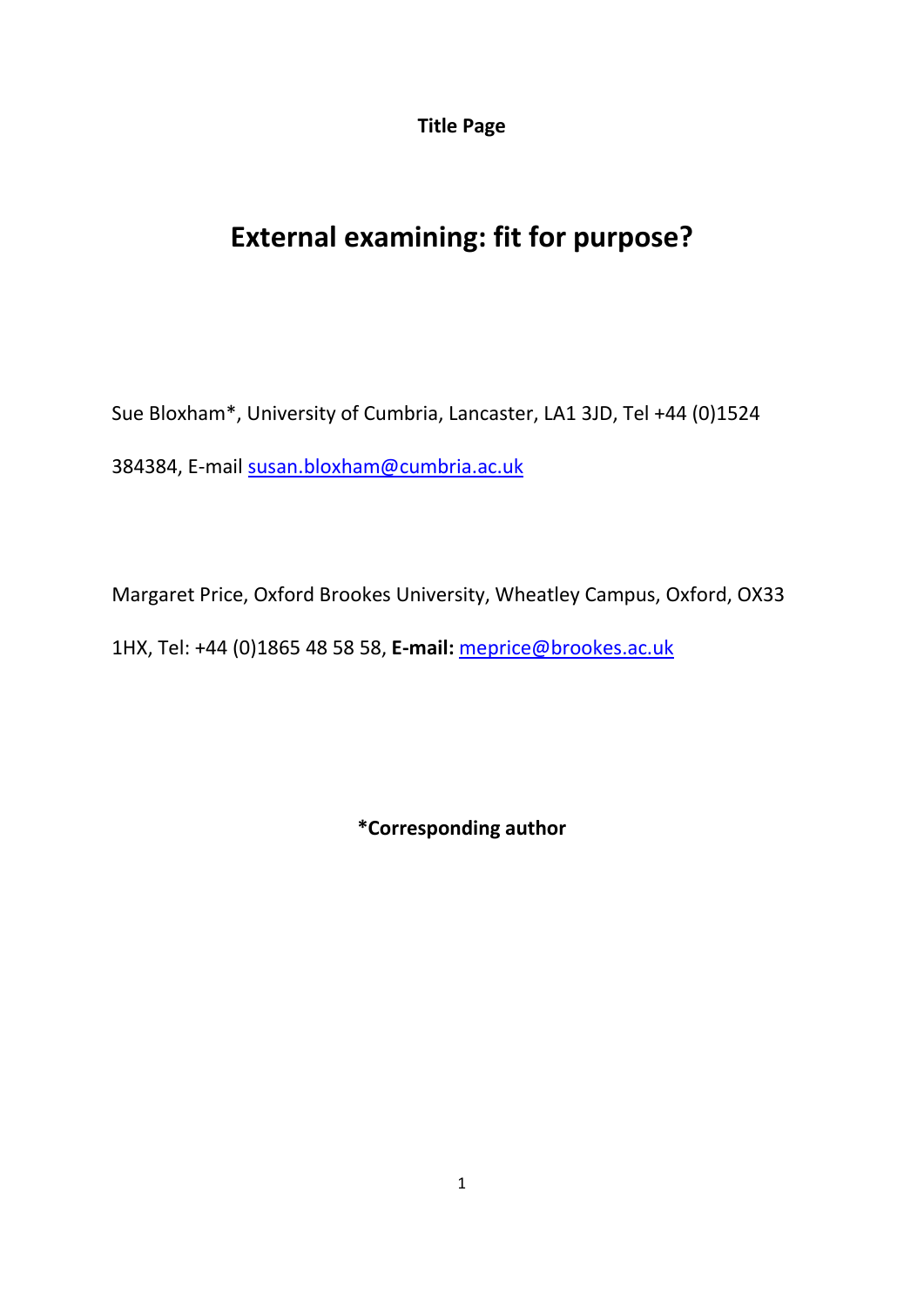# **Abstract**

In a context of international concern about academic standards, the practice of external examining is widely admired for its role in defending standards. Yet a contradiction exists between this faith in examining and continuing concerns about standards. This article argues that external examining rests on assumptions about standards which are significantly open to challenge. Six assumptions relating to the conceptual context, the operation and the nature of examiners themselves are analysed drawing on a review of the available evidence. The analysis challenges the notion of a consensus on standards and the potential to vest in individuals the ability to represent that consensus when judging the comparability of academic standards in a stable and appropriate way. The issues raised have relevance to the UK and to other national systems using external examiners or seeking to guarantee academic standards by, in some cases, adopting quality assurance approaches developed in the UK.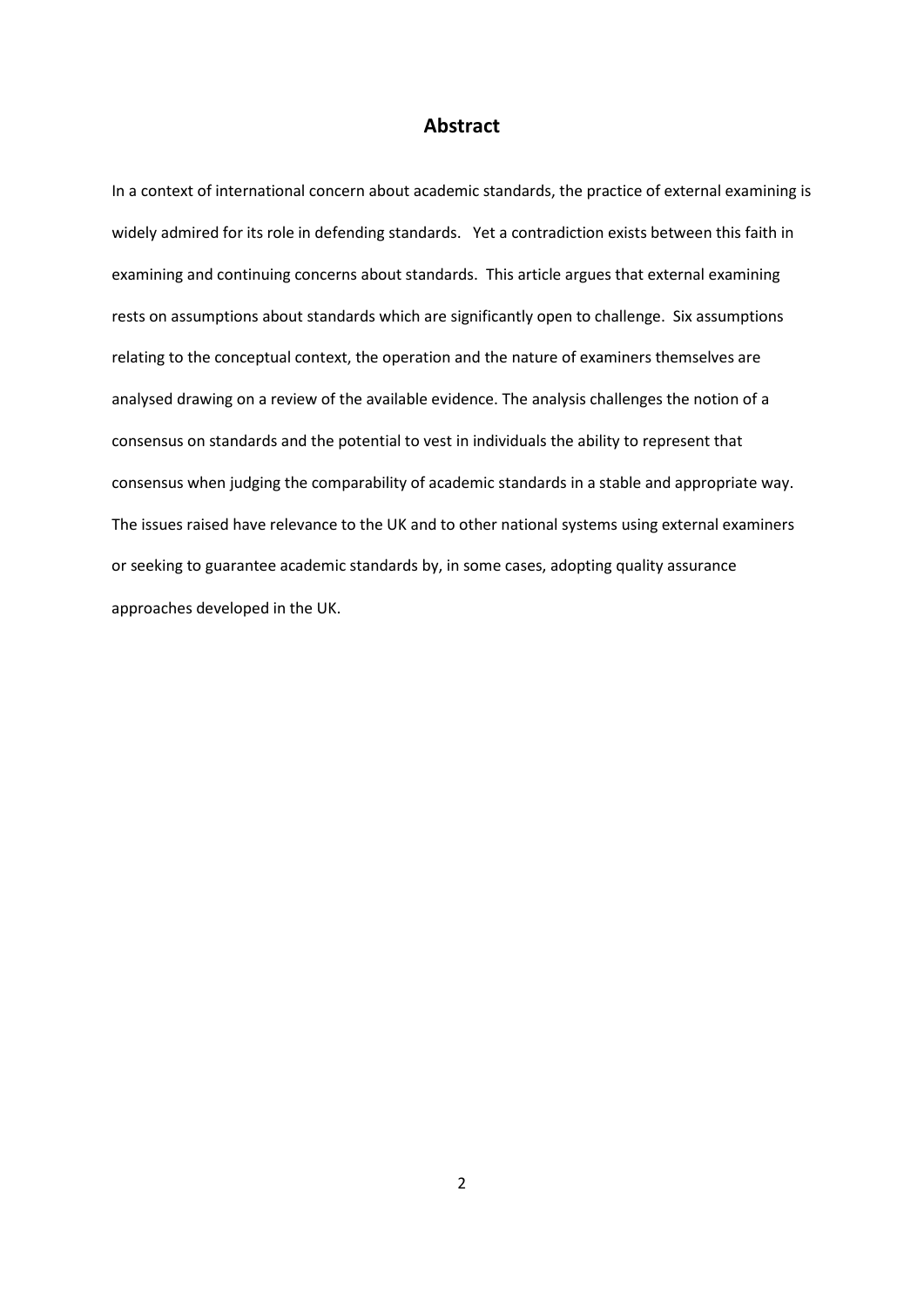# **External examining: fit for purpose?**

External examining is a process by which the fairness of assessment and the academic standards in higher education are monitored. This monitoring normally involves an academic from another institution approving assessment tasks and examinations and checking a sample of student work for the courses which they examine. A wider range of activities may also be included as discussed below. In certain limited circumstances, for example in viva voces for research degrees, external examiners directly examine student performance. In the case of vocational courses, some examiners may be practising members of the relevant profession rather than academics. External examining is prevalent in the UK and several other countries operate or have operated an external examiner system: Ireland, New Zealand, Denmark, India, Malaysia, Brunei, Malawi, Hong Kong and South Africa (Harvey 2004-2012), although examiners' roles differ across systems (Ross 2009, 475). Whilst this article necessarily focuses on the UK, the issues have wider relevance to other systems using external examiners and to other nations seeking to guarantee academic standards by, in some cases, adopting quality assurance approaches developed in the UK.

It is claimed that British external examiner system provides 'one of the principal means for maintaining UK threshold academic standards within autonomous higher education institutions' (QAA 2012: B7, 2) through an accountability process which specifically addresses the quality of student performance. Indeed, Gaunt (1999) suggests that external examining is the only quality assurance mechanism that directly addresses quality of student output and argues that it is the most highly regarded of UK accountability measures. However while the system is widely admired (Watson 2006) for its role in defending academic standards there are increasing concerns about those standards in the UK and elsewhere (HEFCE 2009; Innovation, Universities, Science and Skills Committee 2009; QAA 2009; Coates 2010). This apparent contradiction warrants closer scrutiny and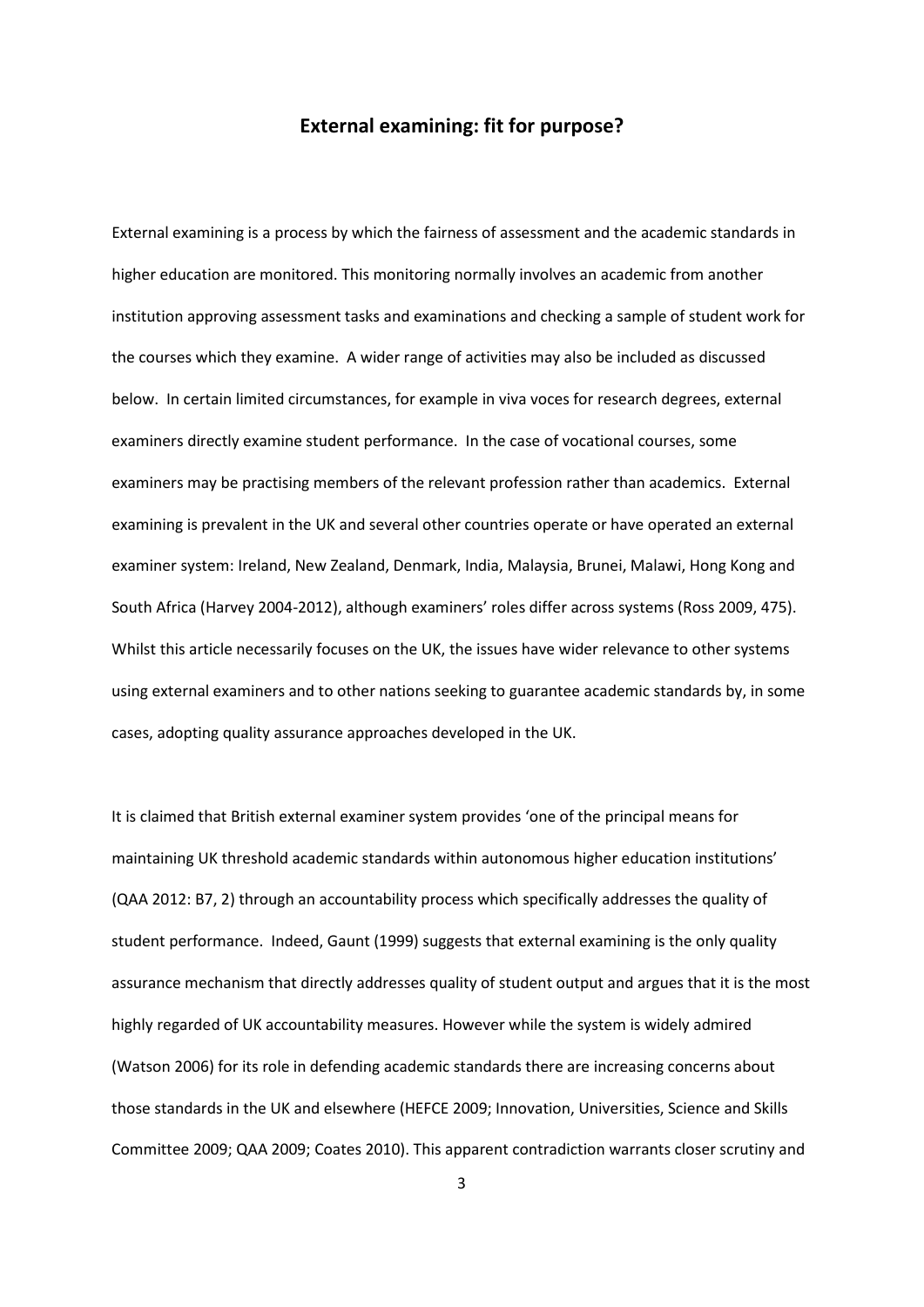this article argues that the relationship between external examining and academic standards rests on assumptions which are significantly open to challenge.

The language of the new UK Quality Code for higher education (QAA 2012) appears to signal a tentative down grading of the external examiner as the prime guardian of standards and a subtle transformation in official views of the role. The rationale for changing the scope of external examiners' responsibilities may be an attempt to tackle continuing criticisms of the operation of the system, echoing as it does the recommendations of the most recent enquiry into the role by Universities UK (2011). However, the Universities UK report and the new code that has emerged remain silent on crucial assumptions about the nature of academic standards as understood and applied by external examiners. So, at a time when the higher education system is changing to include more private providers and will be populated by fee paying students with high expectations of reliability and fairness in marking, this is a timely point to critically examine those assumptions that underpin the system.

Whilst there have been various studies of external examining, those that consider examiners' consistency in both understanding and applying academic standards have been singularly lacking in recent years with the exception of Colley and Silver (2005). The last significant academic enquiry dates back to Silver et al. (1995) and Warren Piper (1994). On the other hand, official reports and commentaries which discuss external examining abound. Despite this plethora of enquiries and recommendations, reforms have been criticised for their limited impact in tackling the failings of the system (Attwood 2010). The aim of this article is to test the premise for perceiving external examiners as a mainstay for protecting academic standards by examining the assumptions on which the system is based. It differs from recent previous enquiries on external examining by focusing on academic standards rather than examining procedures. It also differs from official reports in adopting a scholarly approach; applying developing educational research in the field of higher education assessment and marking to the analysis.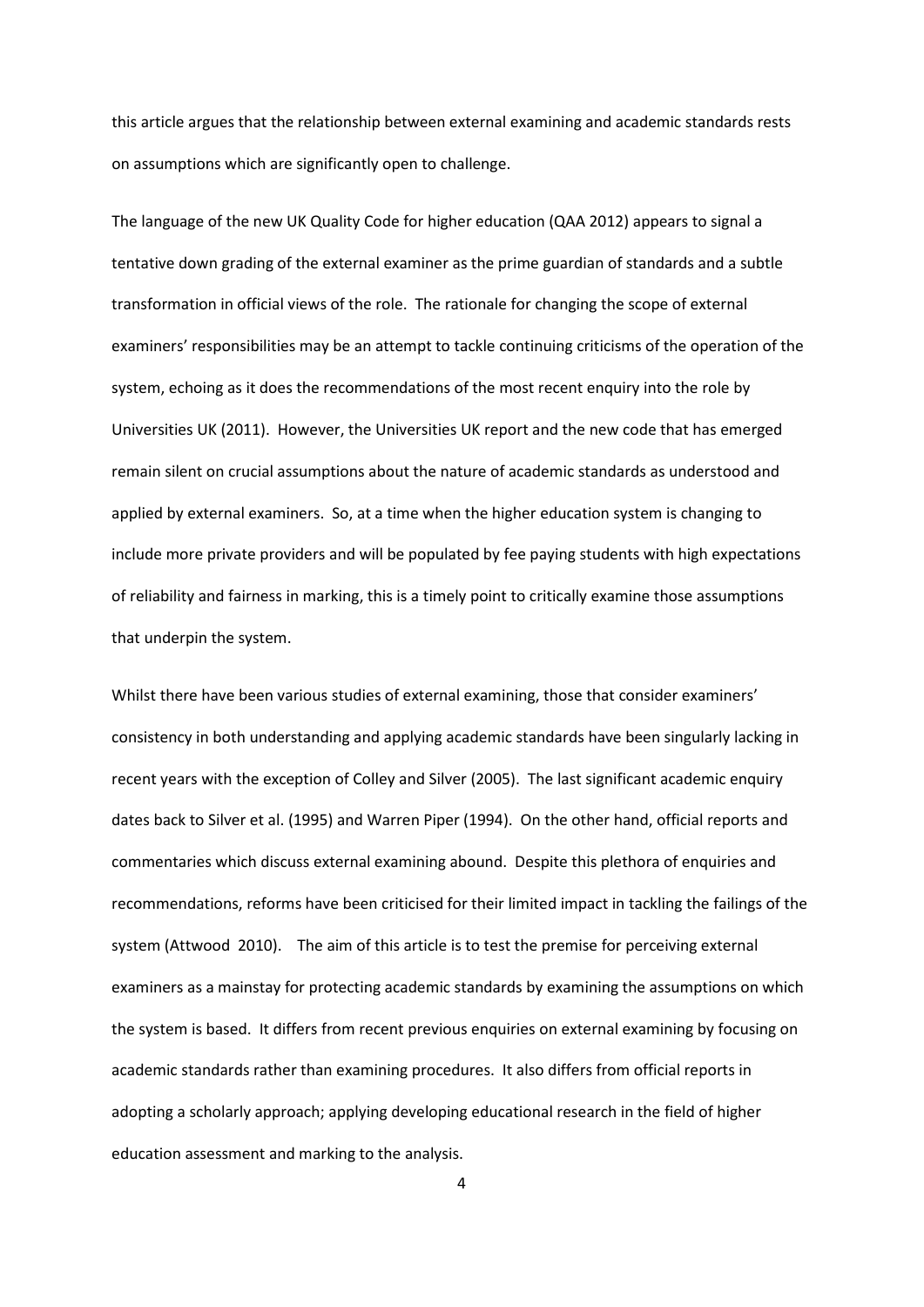#### **Purpose and history of external examining**

External examining is a mandatory, 'long standing and crucial feature of British Higher Education' (HEQC 1996a, 7). It has existed in some form since the early nineteenth century, gradually becoming adopted by new universities as a means of demonstrating the credibility of their standards (Silver and Williams 1996). However in recent decades a lack of confidence in academic standards has emerged, largely prompted by massification of higher education, and has led to concerns that the existing system is no longer able to warrant comparable standards across universities (Silver and Williams 1996). It is a system that is seen to be 'under strain' (HEFCE, 2009) and in need of 'repair' (Innovation, Universities, Science and Skills Committee 2009). Criticisms have tended to focus on a lack of consistency in examiners' appointment and role (HEQC 1994) and the variability in examining practices in different programmes, subject disciplines and universities, resulting from weak or inconsistent institutional processes (QAA 2005). In addition they express worries about the potential for 'cosy' relationships between examiners and departments (Universities UK and others 2010, paras 20 and 36). There are also concerns about clarity (HEFCE 2009) and authority (BIS 2009) in the examiners' role in assuring standards (HEFCE 2009) as they move to more of a critical friend role than one of arbiter of standards.

Some reports debate the notion of national standards. In the 1990s, Silver and Williams (1996, 42) concluded that there was little acceptance of the idea of 'national' standards, but they considered that external examining was more feasible as a means of comparing standards at the level of the subject. Examiners' appointment from similar types of institutions, or with similar programmes and assessment methods means that 'comparability of standards can only be achieved within fairly narrow and clearly defined parameters' (HEQC 1996a, para 24.2). But, even with that proviso,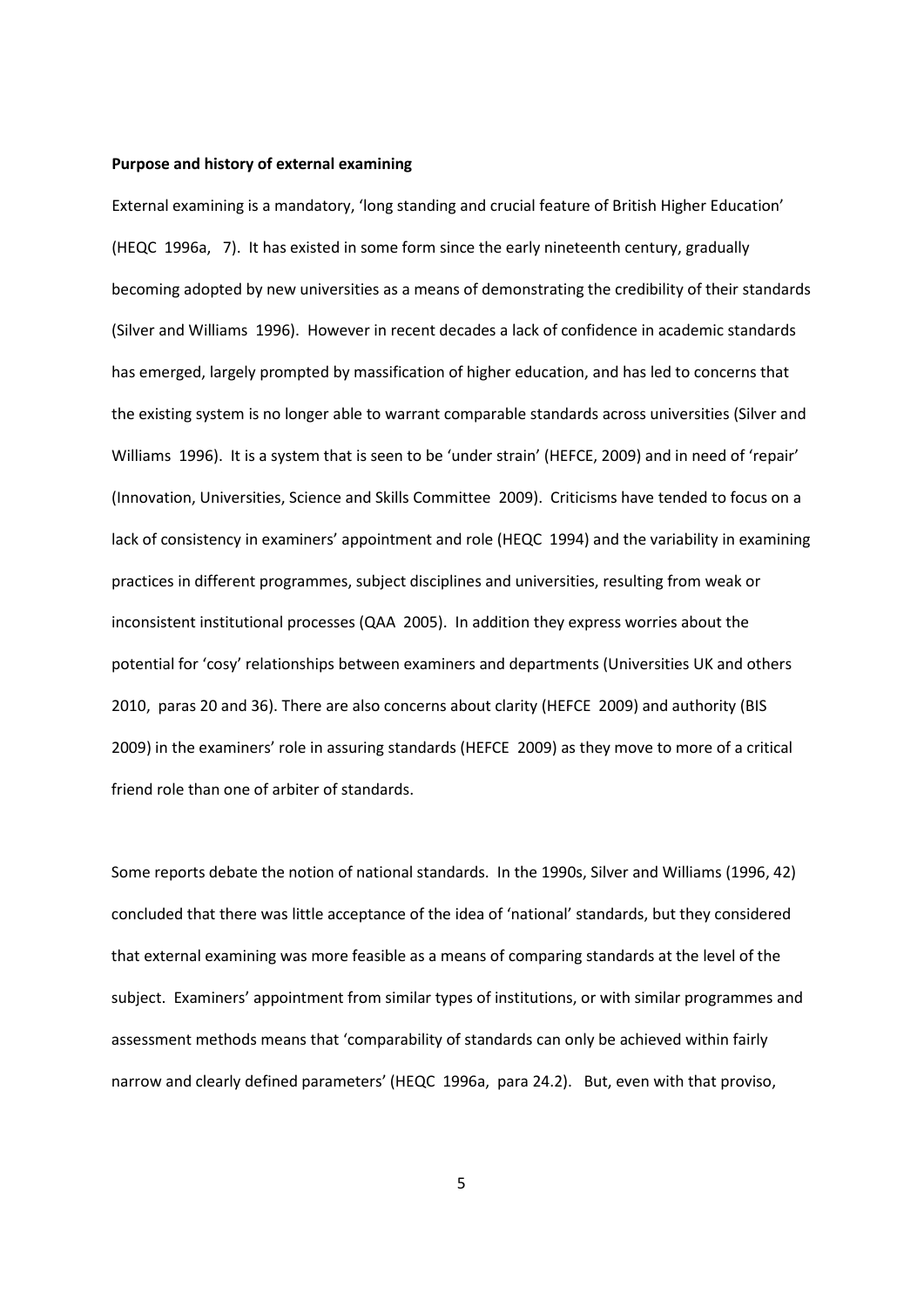Gaunt (1999) points to the difficulty of external examiners providing for reliability. As Sadler (2011) points out, calibration' of individuals' assessment standards in general is lacking.

The recent Universities UK (2011) report on external examiners seems to acknowledge this when it states that examiners cannot guarantee strict comparability of standards between programmes, only broad comparability with an emphasis on programme diversity but consensus over 'threshold' standards (para 12). This is reflected in the new Quality Code for UK higher education which states that external examiners:

'are also able to offer an informed view of how standards compare with the same or similar awards at other higher education institutions (primarily in the UK, and sometimes overseas as well) of *which they have experience*.' (QAA UK Quality Code for higher education, chapter B7 external examining, p2 – our emphasis)

A further indication that the role of the examiner is now considered to be less authoritative figures elsewhere in the new UK Quality Code for UK higher education (QAA 2012) which states:

'the external examiner is only one of a number of sources of external opinion which institutions consider, including external advice received through approval, monitoring and review processes. External examiners are therefore not the sole guarantors of the comparability of standards achieved.' (p9)

However, whilst the contribution of external examiners has arguably been reduced, none of these successive reports or research projects rejects the external examiner model. Furthermore, they do not present a fundamental challenge to the notion that a system of independent examiners can make a major contribution to safeguarding standards, albeit within a more limited domain. For example, Universities UK (2011) states 'The overwhelming body of opinion from the responses is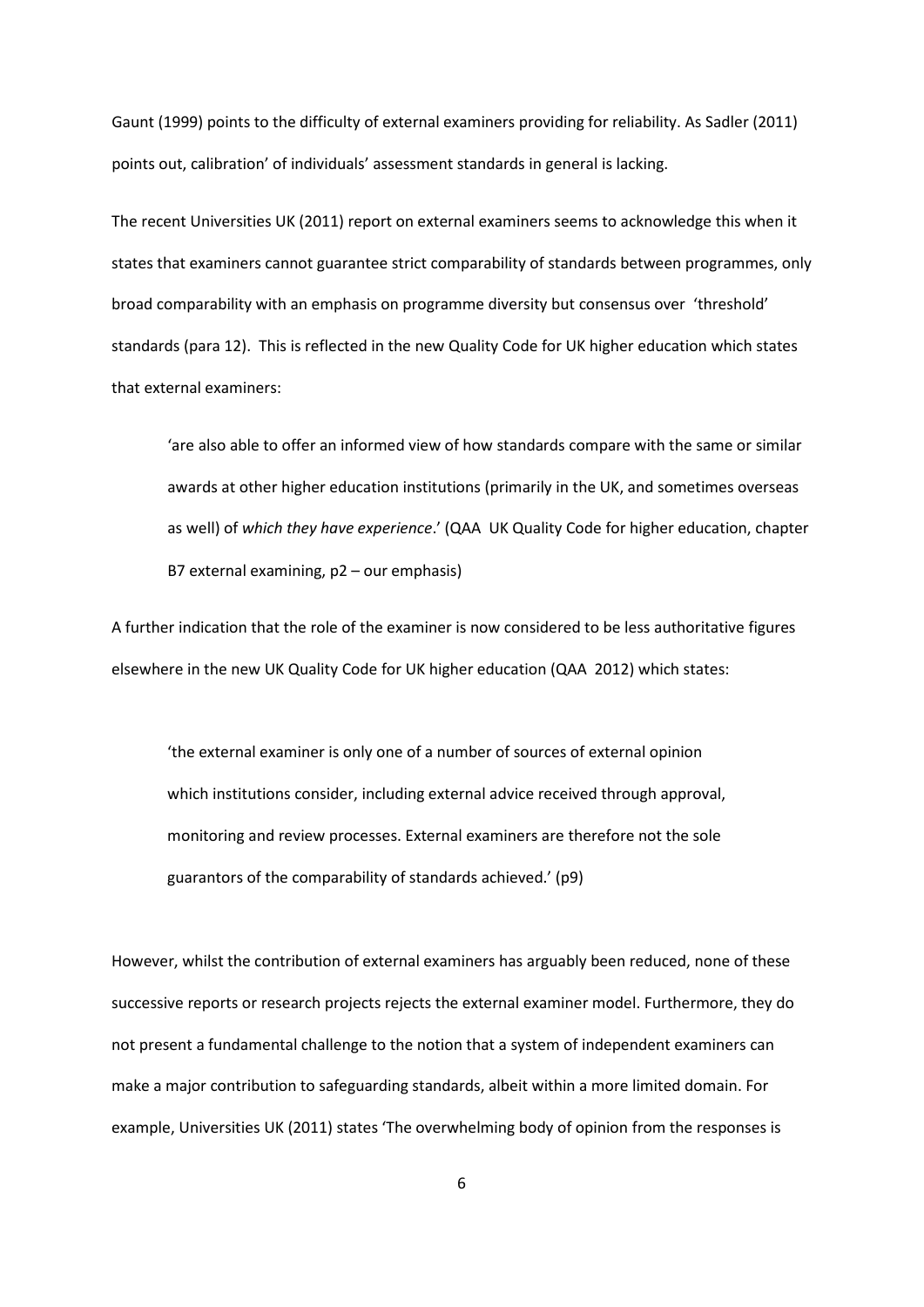that the external examining system works well on the whole, and does not require a major overhaul' (para 8). Instead, each report has recommended improvements in the system. For example the Dearing report (1997) recommended a pool of accredited examiners, consistent training for external examiners and, archiving scripts to help maintain standards over time. More recently, the QAA (2009) recommended that the External examiner system should be more transparent and better explained; there should be improved procedures to identify and support external examiners and a set of minimum expectations of those holding the role. The Universities UK report in 2011 recommends greater transparency, minimum expectations and criteria for the appointment of examiners, and enhanced induction. In addition, it recommends core content in examiners' reports and a right of access to those reports by students on the programme. In general, diagnoses of external examiner problems have been repetitive and the solutions, we would argue, have concentrated on fixing the easier challenges of protocols and practice (Universities UK 2010; 2011). Such reports and inquiries fail to investigate the more fundamental question of whether examiners understand and can consistently apply academic standards in the way required by their, albeit possibly confused, role as defenders of academic standards. This is even though, as Brooks (2012) asserts, most concerns about standards can be traced back to the judgement processes of markers and examiners.

This policy context forms the background for the remainder of this paper in which we shall consider this fundamental question about the relationship between external examining and academic standards by considering the assumptions that underpin the system. We shall do this in three domains: the conceptual context for examining, the operation of the system and the nature of examiners, themselves. The assumptions selected have been judged by the authors to be implicit in the policy and its operation and the justification for choosing each one is outlined in the relevant section below.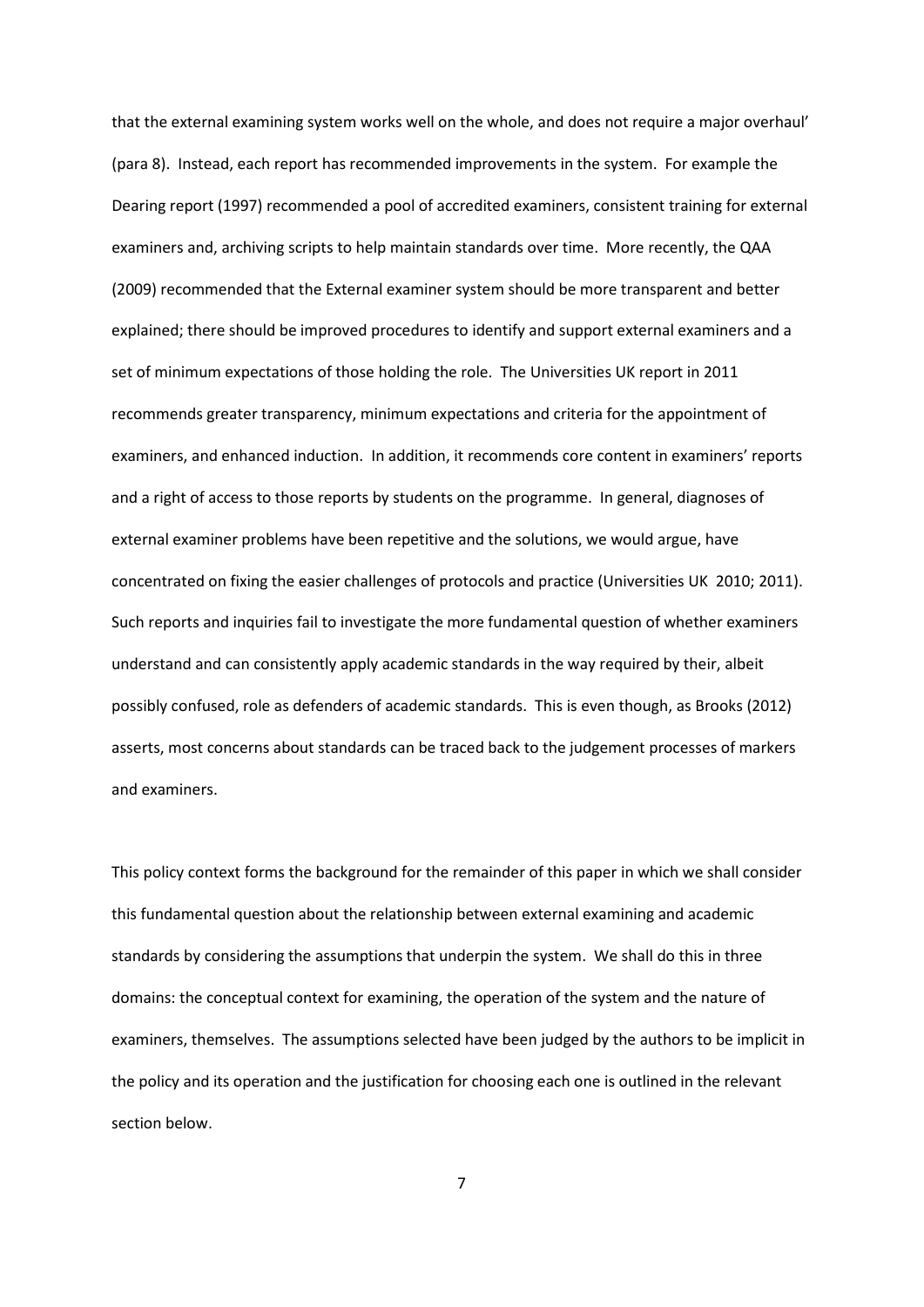#### **The conceptual context**

The notion of an external examiner system traditionally rests on a conceptualisation of standards as something about which there can be a community consensus. Such a community consensus is a necessary pre-requisite to individuals making judgements about appropriate academic standards and the comparability of outputs by students across institutions.

#### Assumption 1

*A community consensus on academic standards can have enduring stability over time and across programmes, departments and universities;* 

In order to discuss this assumption, it is necessary to consider what we mean by academic standards. For the purposes of this article, we use the term 'academic standards' to describe standards of student attainment as this 'output' definition enjoys a broad consensus (Bloxham and Boyd 2011). This definition also distinguishes academic standards from quality standards, the latter of which apply to aspects such the qualifications of staff, the design of the curriculum or the availability of resources as indicators of the quality of a university programme . However, questions about the meaning of academic standards remain. Indeed, as an HEQC report (1996c, 1) states 'The absence of a clear understanding of the meaning of academic standards in the expanded, diversified and modularised world of higher education' hinders the debate about comparability.

Customary descriptions of external examining hold conceptions of standards which lie in a technorationalist standards discourse. They are based on assumptions that 'knowledge is monolithic, static and universal' (Delandshere 2001, 127) with staff acculturated into 'guild knowledge' (Sadler 1989). On the basis of this epistemology, although statements of standards were rarely articulated in the past, there was an assumption pre-massification (Silver and Williams 1996, 27) that a 'gold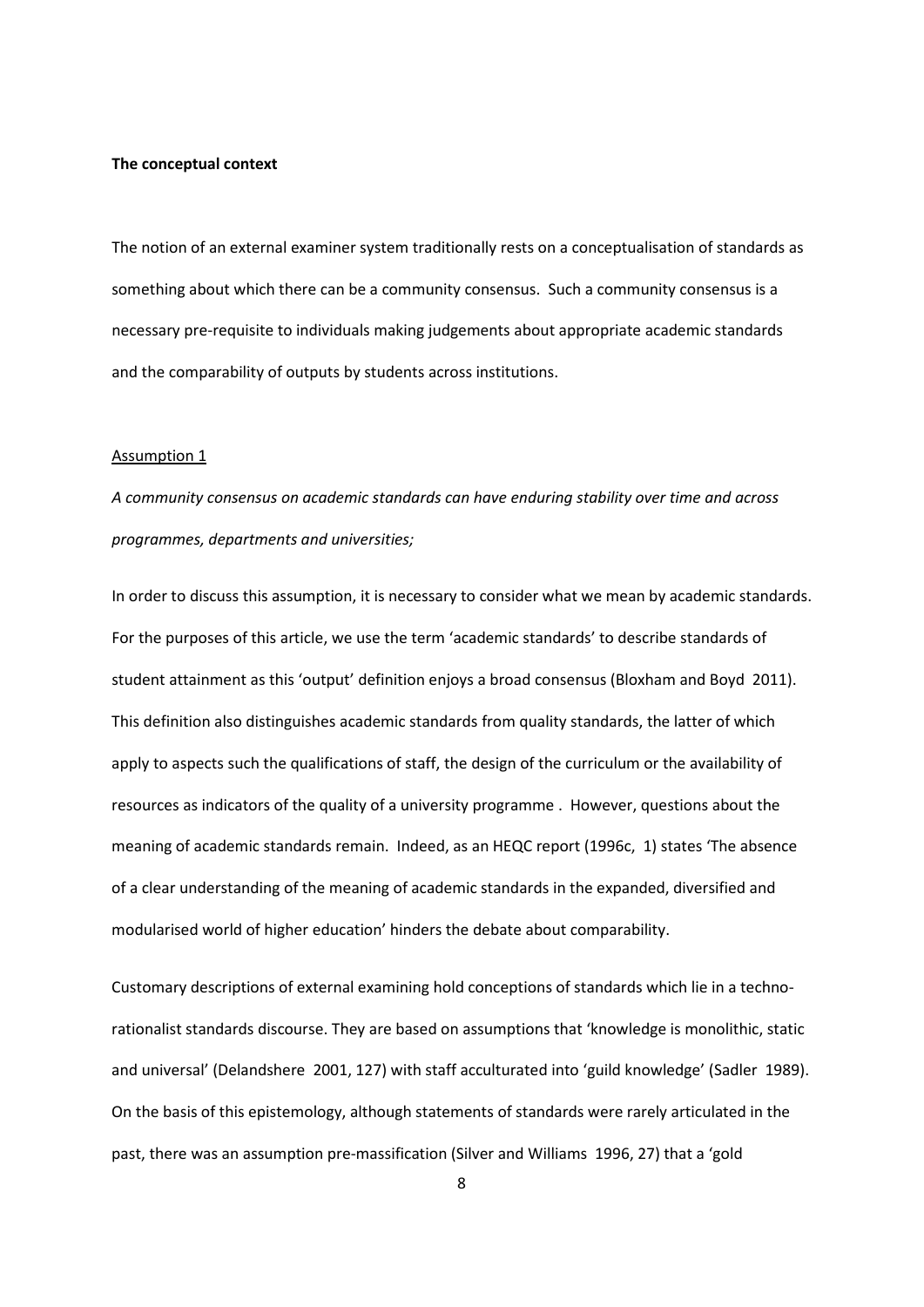standard' existed; fixed benchmarks which enshrined the standards of the ancient universities. Such a perspective sees standards as independent of the individuals who created or are custodians of them. Whilst the notion of national standards has since been disputed, the underpinning discourse of quality assurance and examining continues to privilege this techno-rationalist conception. Yorke (2008, 27) links this discourse to a 'measurement' model and a 'realist' perspective on assessment.

However, such discourse sits in contrast to the hermeneutic approach which is 'grounded in the philosophical and scientific tradition of phenomenology' (Broad 2000, 244). This tradition includes a socio-cultural perspective which 'emphasises the situatedness of practice' and a social constructivist approach which 'emphasises the constructedness of knowledge' (Shay 2008, 596). Such a philosophy is interpretive and conceives of staff as active agents in co-creating standards through local assessment practices and communities. It argues that, in contrast to the gold standard approach, there is growing theoretical argument and empirical evidence for the notion that individuals construct their own 'standards frameworks' (Ashworth et al. 2010). This occurs despite the evidence that tutors think their standards are the same (Warren Piper 1994, 79). This conceptualisation of 'standards frameworks' is supported by work in the broader fields of higher education research on assessment and marking. For example, similar notions of this concept have been generated such as '[t]eachers' conceptions of quality' (Sadler 1989), assessors' 'evaluative frameworks' (Broad 2003), 'assessors' interpretive frameworks' (Shay 2005, 665) individuals' 'concepts and interpretations' (Wolf 1995, 67-8) and 'pre-formed knowledge structures' (Crisp 2008, 250). Such perspectives emerge from different traditions but they all emphasise the interpretive, personalised and subjective nature of standards, learnt informally through active participation in relevant communities and practices and lacking the characteristics that would enable a broad and enduring consensus. Yorke (2008) links this paradigm to a 'judgement' model and a 'relativist' perspective on assessment.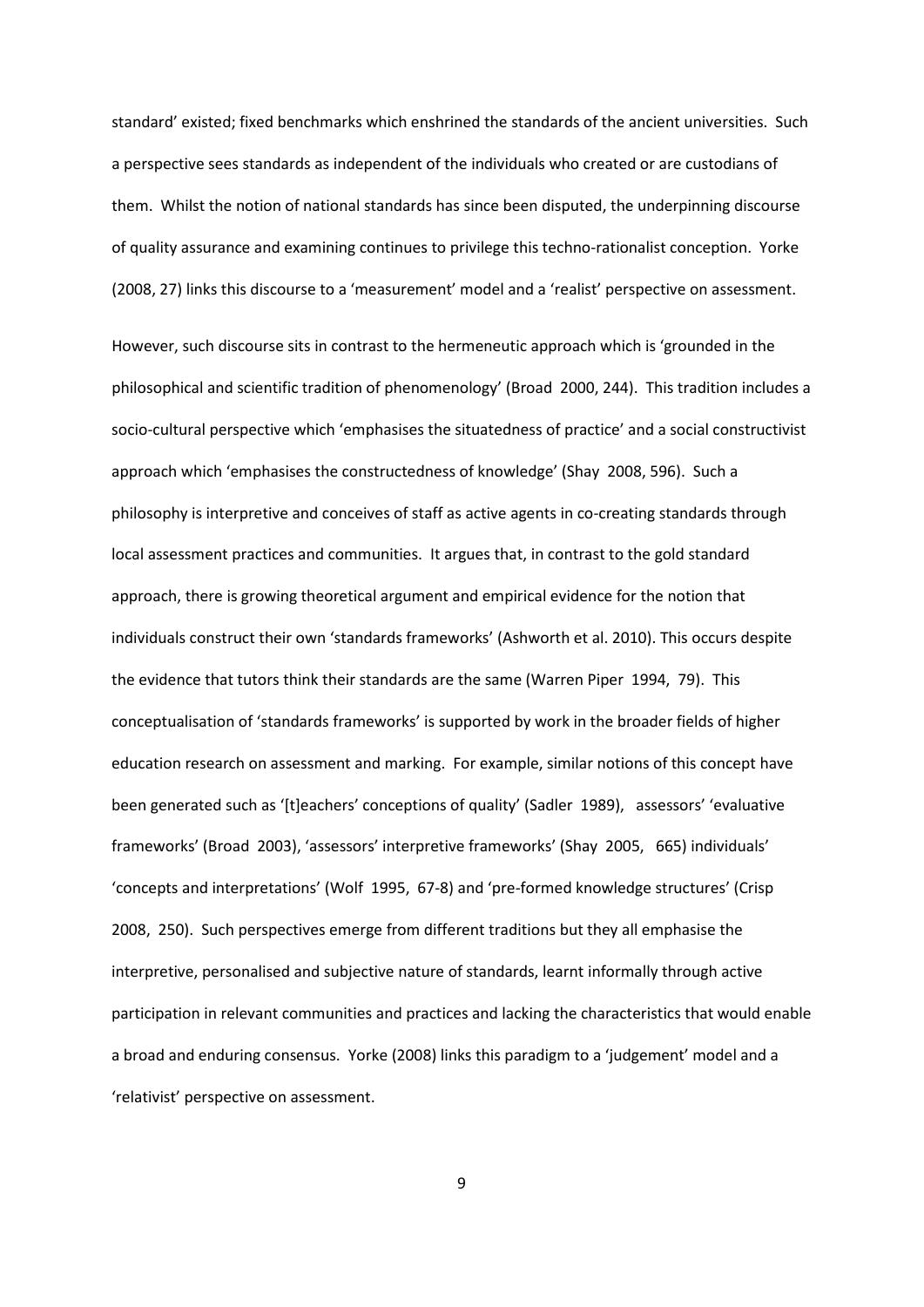As Shay (2005) argues, the interpretive framework that each examiner holds combines objective elements learnt from participation in the relevant field, and highly subjective elements arising from the local context of assessment and dependent on the assessor. 'From this perspective assessment is situationally contingent, rooted in local cultures and reliable and robust only in terms of sets of assumptions, attitudes and values which are, in part at least, localized' (2005, 669). Such standards are not 'immutable' (Sadler 1987, 196) or independent of individuals (Shay 2005, 677). These individualised standards appear to survive regardless of social opportunities to negotiate and construct shared standards. For example, numerous studies over time show low agreement between higher education assessors (Sadler 1987; Elander and Hardman 2002; Bloxham 2009; Shay 2004; Leach et al. 2001; Wolf 1995). As Broad (2003, 74) states, research shows that 'standards refuse[d] to be as solid, stable and portable an entity as participants wished'.

Fundamentally, the notion that we can establish standards independently from the individuals who are using them is challenged:

'We are social beings who construe the world according to our values and perceptions; thus, our biographies are central to what we see and how we interpret it. Similarly in assessment, performance is not "objective"; rather, it is construed according to the perspectives and values of the assessor'. (Gipps 1999, 370)

Thus, from this latter perspective, the simplistic and fixed notions of standards as portrayed in public debate deny the necessarily elusive and dynamic nature of academic standards which are continuously co-constructed by academics.

Whether one adopts a techno-rational or hermeneutic approach to standards, the issue of consensus is further hampered by the fact that standards generally constitute tacit as well as explicit knowledge; their oral and implicit nature meaning that it is difficult to detect drifts in standards (Sadler 1987, 192). Therefore, although at a fairly general and abstract level, higher education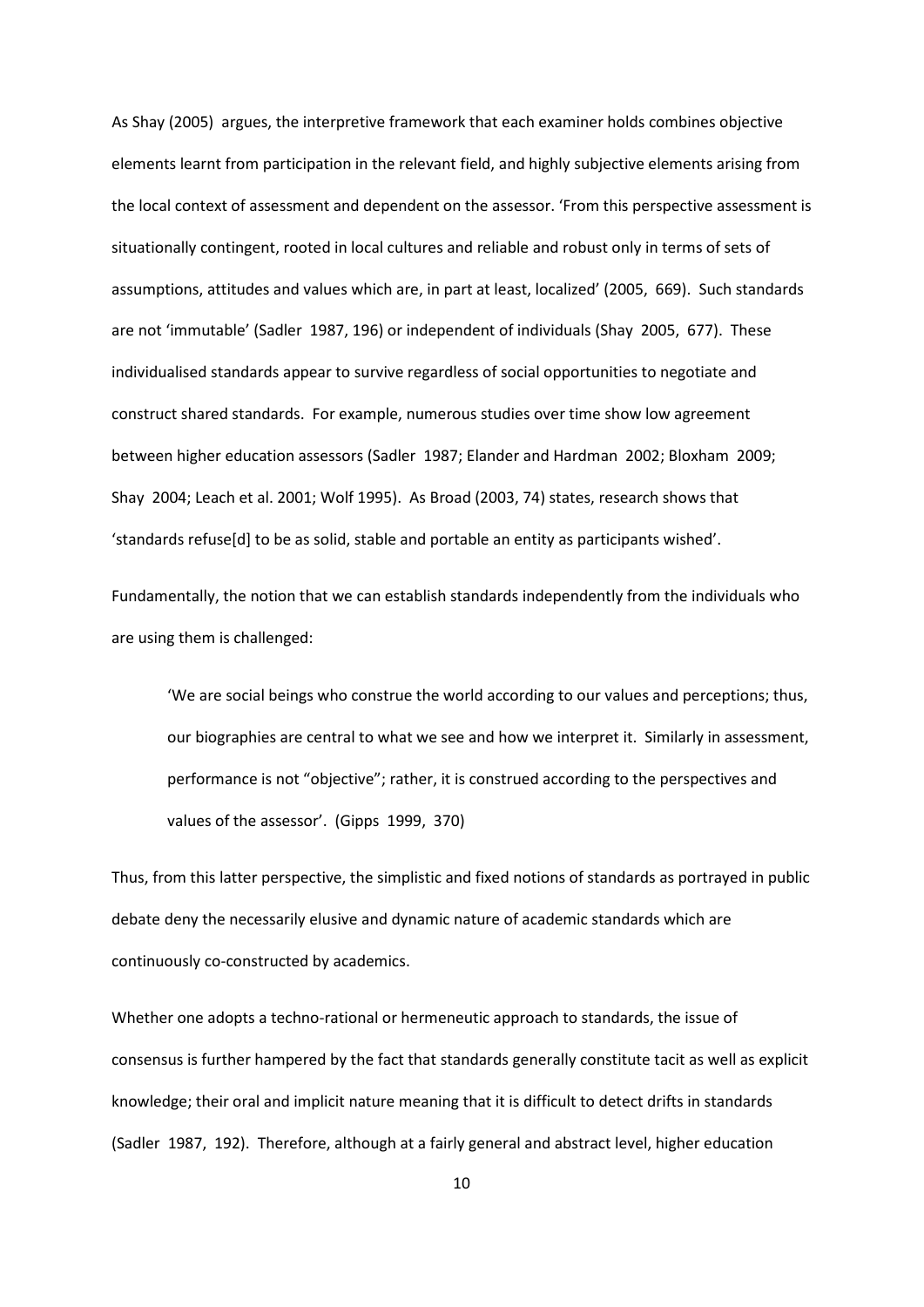assessors do share a significant measure of agreement about what they are looking for in student work (Warren Piper 1994), that does not establish consensus regarding the standards by which these aspects of work will be assessed. Despite the view of Silver and Williams (1996, 42) that a 'more attainable goal' is a broad view of external examining with more 'vague and indefinable' standards (p44), reports on standards in external examining continue to presume a consensus on academic standards, at least at a discipline/ programme level. However the new UK Quality Code (QAA 2012) indicates that examiners' contribution should be to the management of 'threshold' standards (p4). The insertion of 'threshold' in relation to standards is interesting in itself in what it signals about trust in examiners' capacity to reflect community consensus regarding standards although why 'threshold' standards are more important or easier to determine than, for example differences between grades, is not made clear.

## **The operation**

In this section, we will consider two assumptions that underpin the effective operation of the external examiner system.

#### Assumption 2

*There is a common understanding of the external examiner role.* 

In recent years, the role of external examiner has become more diverse and includes conceptions of the examiner as arbiter of standards, external reference point and critical friend. In 1996, the HEQC (1996a) study found four conceptions of the examiners' role: additional examiner, moderator, calibrator and consultant and the Silver report (Silver et al*.* 1995) found mixed views about extending the role towards a more advisory or consultancy function for both principled and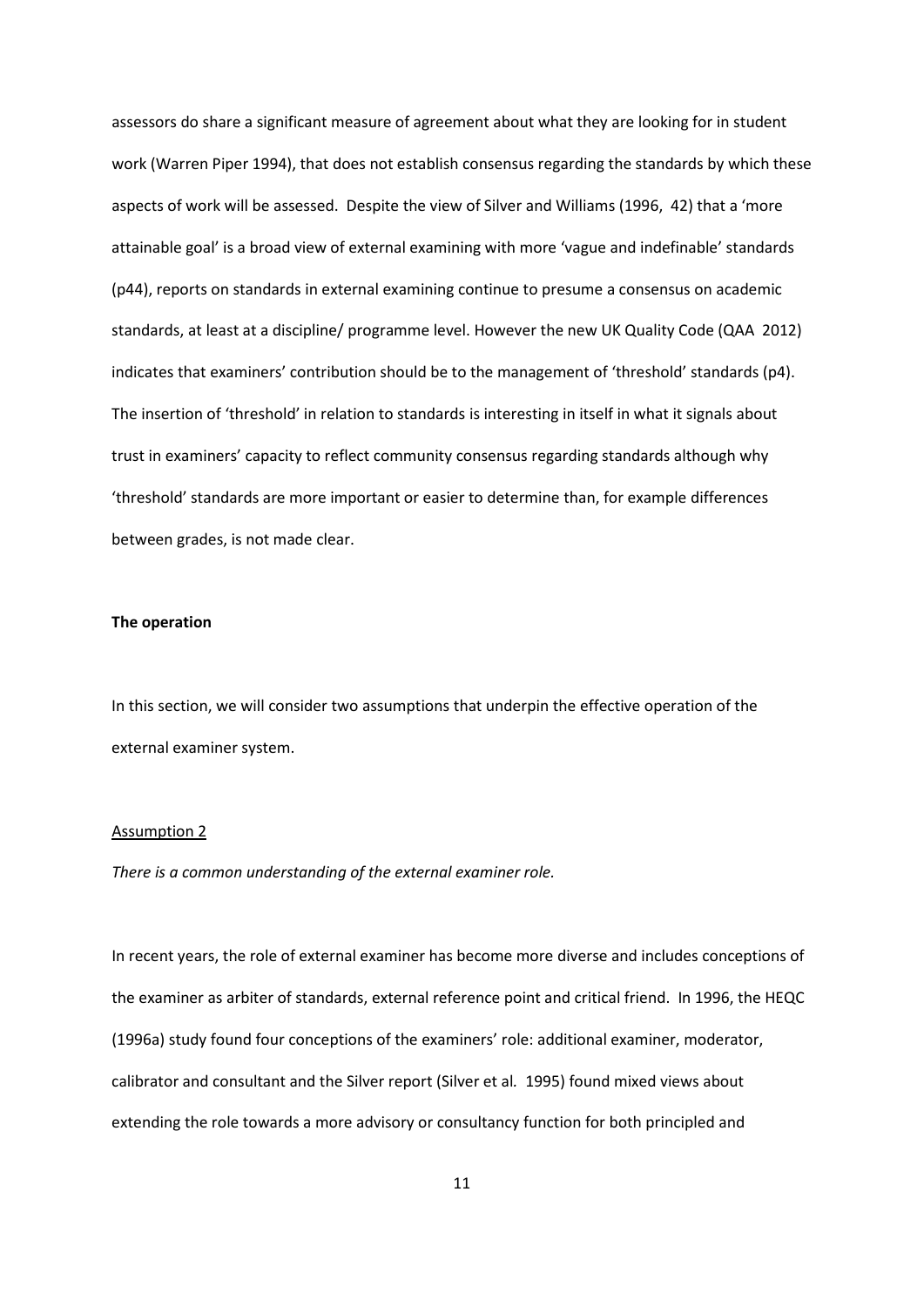pragmatic reasons. In more recent times, as Yorke (2008, 103) notes, examiners have become 'more remote' from students' actual work as programmes of study have become modularised. Their role has shifted away from looking at samples of students' work and towards assuring the integrity of the processes for assessment and award'. For example, it is often no longer considered appropriate for external examiners to change individual student's marks (QAA 2012) even though institutional regulations generally permit this.

One might argue that a common understanding of the role in relation to standards is not necessary. The potential conflict between the general academic advising role and the ability to take an objective stance in relation to student performance was considered and dismissed as no 'real danger' by the Lindop Report (Lindop Committee 1985); indeed it is a challenge that academics face on a daily basis. However, there is a danger in this changing context that some interpretations may be less effective in terms of examiners' contribution to verifying and maintaining academic standards. Examiners who operate in a consultant or critical friend role are more likely to focus on the standards of academic 'input' and 'process' rather than 'output'. The failure of quality assurance, such as external examining, to focus on academic standards as output is a criticism posed by a number of writers (Harvey 2002; Alderman 2009; Middlehurst 1996). Alderman (2009) argues that such a focus is underpinned by the view that high standards will be maintained by standardised procedures, a view which he considers 'false and dangerous' (13). His opinion is supported by other research, for example on the extent to which double marking achieves consistency (Yorke 2008) or accuracy (Satchell and Pratt 2010) and on the failure of tightly managed assessment procedures to create an effective experience for students (Crook et al. 2006).

On the other hand, an approach that positions examiners as arbiters of standardised procedures rather than arbiters of standards may be an implicit acceptance that giving them such strong power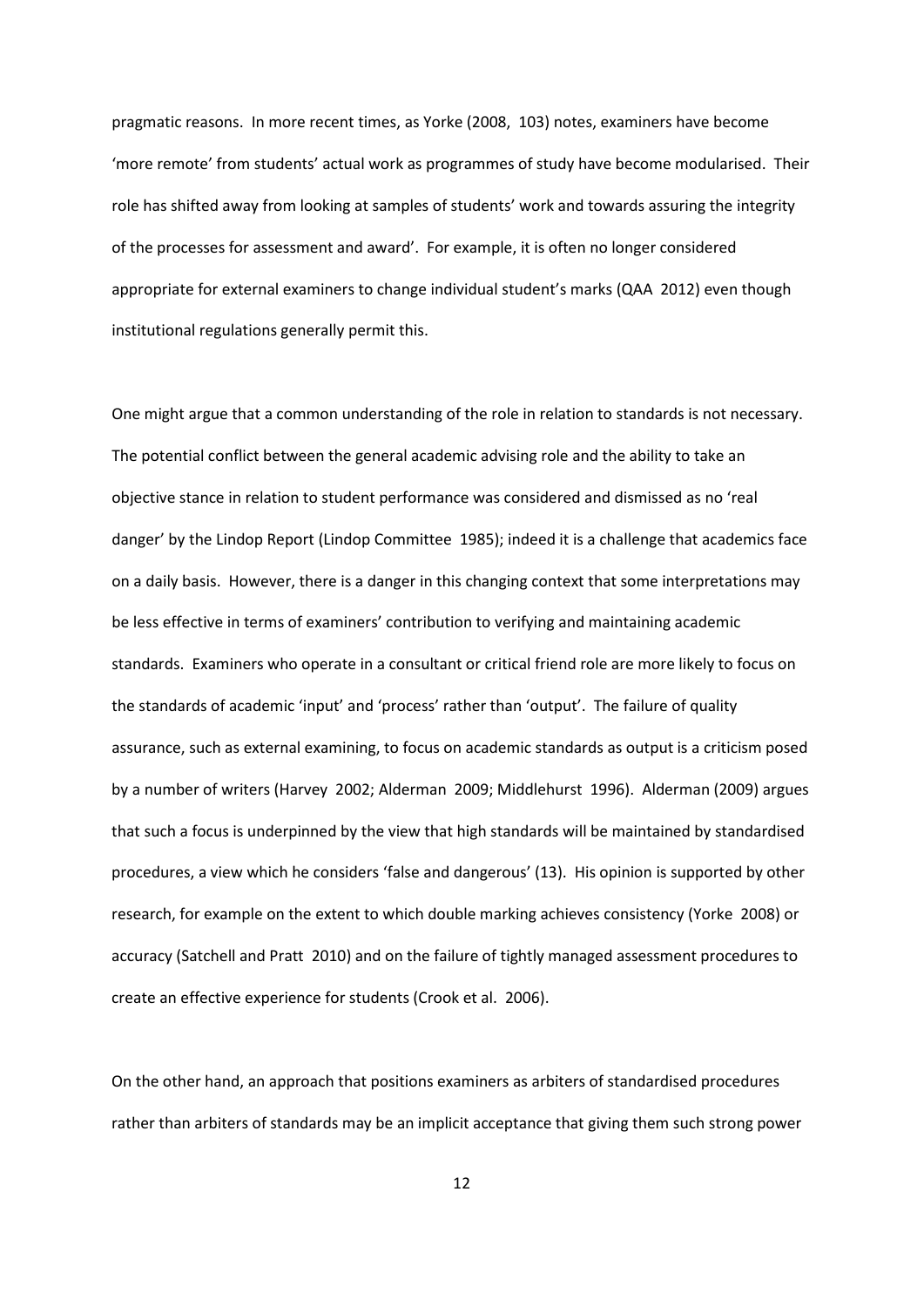over determining standards is not working; a potential response to lack of trust in either the examining system or individual examiner's knowledge and judgement. This is reinforced by the new Quality Code establishing external examiners as 'only one part, albeit a very important part' of the quality assurance of the UK higher Education system (QAA 2012: section B7, 3). Whilst, the Code also sets out an expectation that higher education providers make scrupulous use of external examiners, it confirms a wide ranging view of examiners' functions, clearly stating that it does not 'assume a specific model of assessment oversight' (5). This situation, adopted in acknowledgement of institutional differences, challenges the assumption that there is either a specified role for examiners or a common understanding of the examiners' role.

#### Assumption 3

*There are processes in place that support the development of consensus regarding standards which enables them to be understood and consistently applied by examiners.*

Efforts to record and monitor standards began in the UK with the establishment of the Council for National Academic Awards (CNAA) in 1964 with subsequent work seeking to make academic standards more explicit and consistent in an effort to support consensus in the sector. In particular, developments include a Framework For Higher Education Qualifications at the system level, Subject Benchmark Statements and Professional standards at the discipline level and assessment criteria, grade descriptors and specified learning outcomes at the institutional, departmental and programme level. These developments have all been based on the belief that previously elusive standards could be made more explicit through techniques such as benchmarking (Woolf and Cooper 1999) although there was some reluctance from subject associations fearing that efforts to create greater comparability of standards in this way might lead to over standardisation of the curriculum (HEQC 1996b). The Silver Report (Silver et al*.* 1995) asserts that '[c]onsistency (in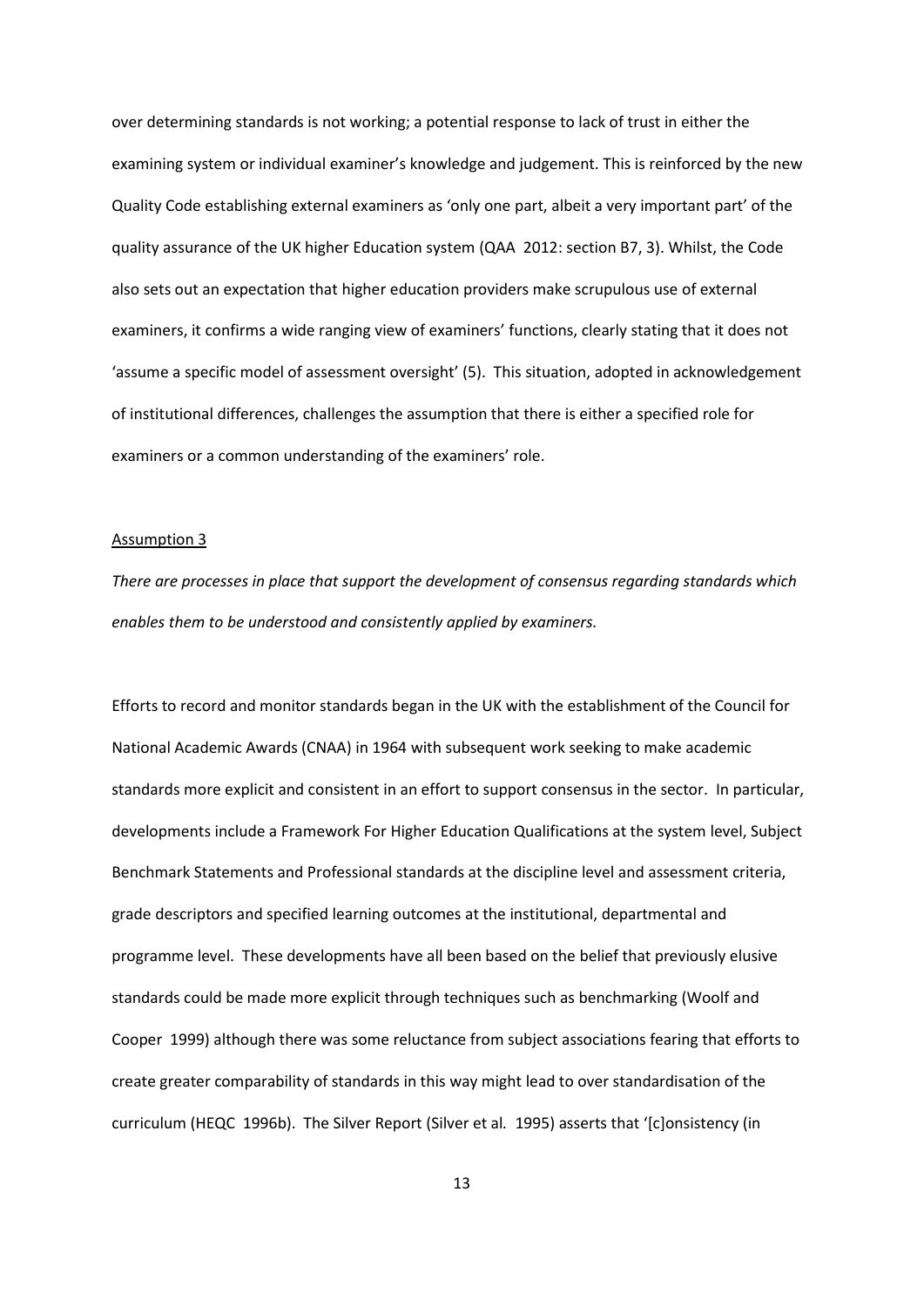standards) is the outcome of institutions defining and implementing their own standards in the context of appropriate external frameworks and scrutiny' (p42). In relation to external examining, such codification is considered important in guaranteeing consistency of standards (Universities UK and others 2010).

However such explicit standards promise more than they can deliver (Hawe 2002) and O'Donovan *et al.* (2004) stress the futility of trying to define standards precisely thereby confirming problems identified by Sadler (1987). He argues that (205) fuzzy standards cannot be transformed into sharp standards by simply using more detailed language.

Moss and Schutz (2001) provide a useful exploration of the creation and use of explicit standards for judgement, drawing on teaching standards as their exemplar. Their philosophical argument is based on Habermas'(1996) view that the moral justification for laws (or in this case standards) comes from the fact that they are created through rational consensus with relevant representatives of the community involved in drawing up the standards; 'a fair dialogue among equals' (Moss and Shutz, 40) . They argue that attempting to seek a consensus leads groups to produce too general or abstract standards, often based on compromise rather than consensus, which hide complexity and can mask diversity as those involved strive to complete the task in a limited time frame. Once standards are written, the system operates outside the control of the standard setting group. This means that we need standards which are created by this democratic dialogue but which can be used independently as 'fixed guidelines' (p42). Drawing on Habermas' presuppositions about discourse ethics, Moss and Shutz discuss the assumption underlying written standards that those involved 'confer(red) identical meanings on the expressions they employ(ed)' (Habermas 1996, 19) and that the 'expressions (will) keep the same meaning in the diverse situations …. in which they are employed' (p11). Standards have to be used interpretively for individual examples (as in judges interpreting the law in relation to specific cases) but this interpretation should not fall outside what was determined by the community consensus that drew them up. However, in their empirical study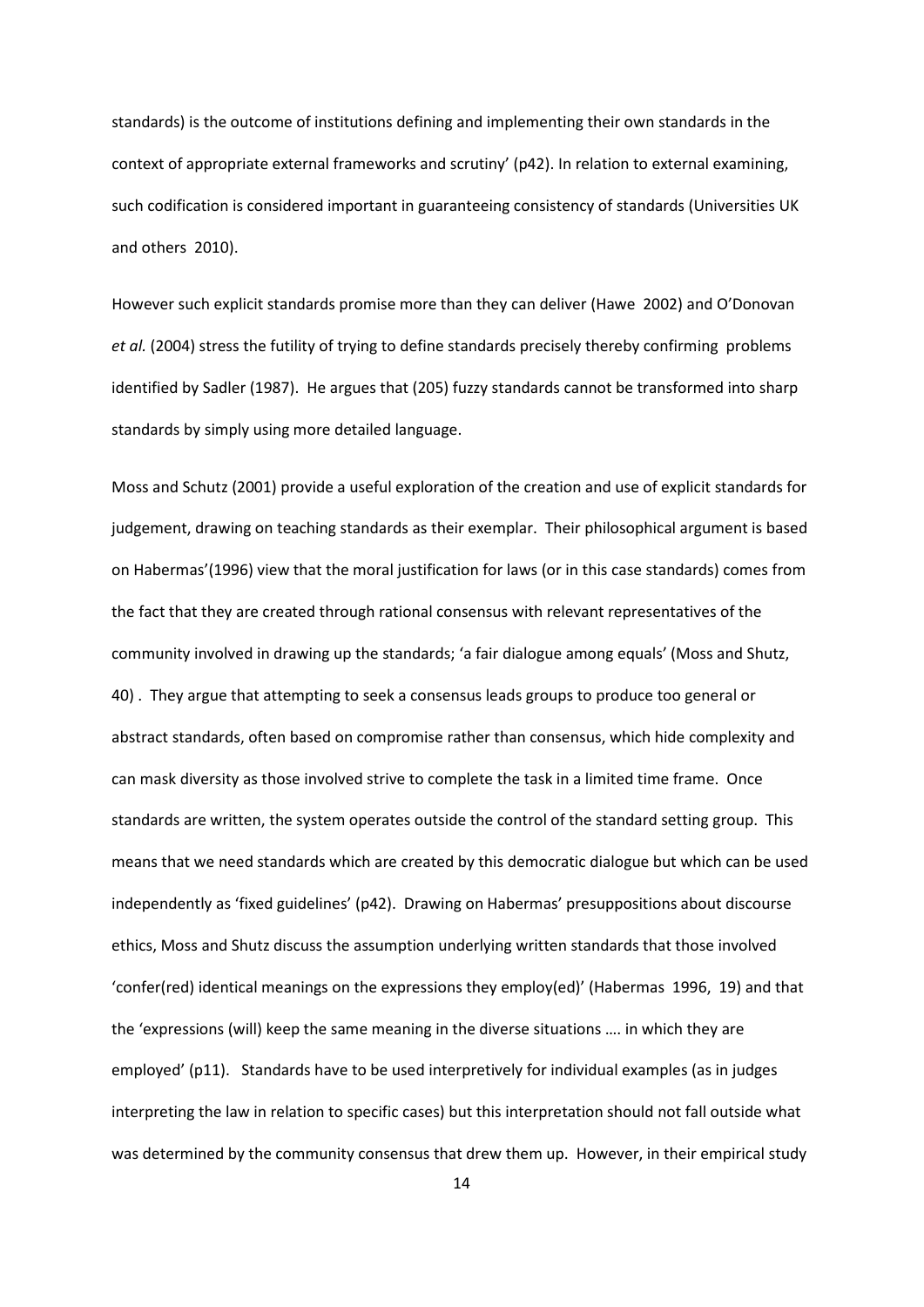of just such a group, they showed how it failed to produce something which can be used independently by assessors for several reasons. These include the fact that assessors' understanding of terms differs because of their previous experience, also found in Hawe (2002); although group members may agree to use the same words, this doesn't assure agreement about their meaning. These findings have been reflected in a range subjects and contexts (see for example Martin and Cloke 2000; Tang 2008; Brooks 2012). Overall Moss and Shutz (2001) argue that judgement becomes an 'interpretation' of standards not a 'reflection' of them.

Of further interest is the failure of explicit statements to be grounded in empirical study of the standards assessors actually use (Milanovic et al*.* 1996) or students' actual performance (Greatorex 2000) which is fundamentally important. As Sadler (1987, 196) says, standards must be grounded in field experience not in theory; that is, what people actually draw on to make their judgement, not what they think the standards should be. For example, Shay (2008, 598) argues that criteria don't reflect everything valued by academics (e.g. subject knowledge). She suggests the power of these documents to secure consistency may be limited by their focus on 'academic and intellectual skills', privileging those achievements at the expense of discursive or propositional knowledge.

In relation to research specifically on external examiners, there are interesting findings regarding their use of information to enable them to represent community standards. For example, Ross (2009) argues that examiners are still bounded by their social and cultural environment and expectations, and Colley and Silver's (2005) research identifies the importance of personal experience of both standards and quality assurance processes in providing examiners' reference points, with less significance given to *Academic Infrastructure* and other formal reference points (also see Hawe 2002; QAA 2005). The most important information, from the point of view of examiners was the assessment guidance and criteria for individual tasks within courses although it could be argued that this is more likely to represent local rather than community standards. Module and departmental information was seen as more important than institutional information and, in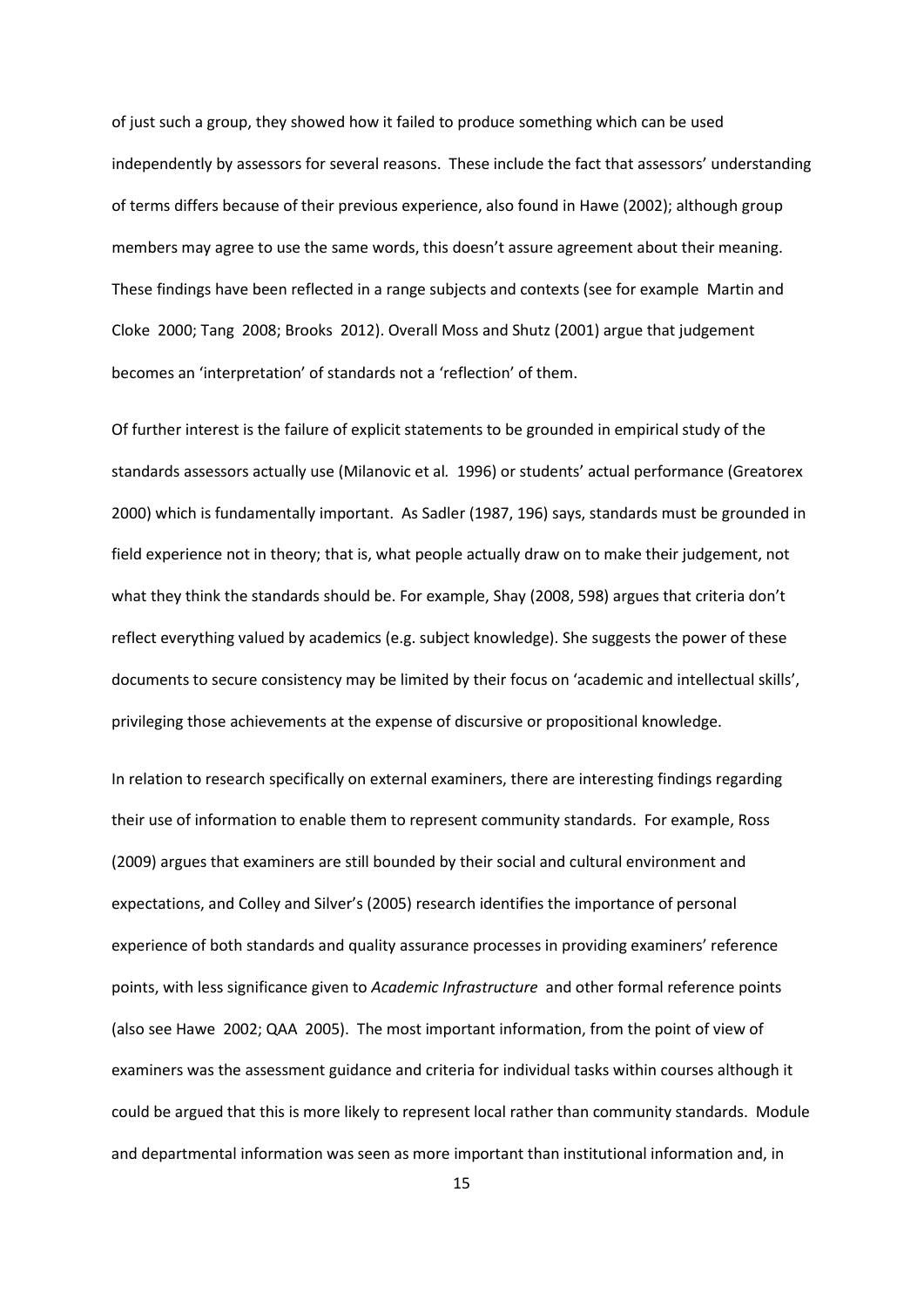many cases, professional body standards were not used by external examiners as they were seen as only loosely related to academic standards. At root, it seems that despite a couple of decades attempting to build an infrastructure of explicit standards, the successful operation of external examining still rests with the individuals concerned as suggested in 1996:

'Ultimately, academic standards are established through the exercise of expert judgement by the examiners in their own field of expertise. This remains true regardless of whether the institution has sophisticated quality assurance procedures or whether explicit criteria have been evolved to aid the setting of standards. Such procedures and specifications should be viewed as a means of supporting and demonstrating high professional standards' (HEQC 1996c, 72).

# **Examiners themselves**

In the light of the last comment, it is important to consider certain existing assumptions regarding the capacities of individual examiners to meet the purposes of the examining system. This includes their knowledge of standards, their capacity to apply those standards appropriately and consistently and their understanding of the complexity of professional judgement and assessment procedures more generally.

# Assumption 4

*External Examiners have 'extensive knowledge of academic standards, at least within a discipline or subject area, and across the sector'* (HEQC 1996a, 31)

This assumption underpins the idea that external examiners can provide consistent independent judgement which justifies privileging their perspective as 'guardian of the 'standards'' (Shay 2005,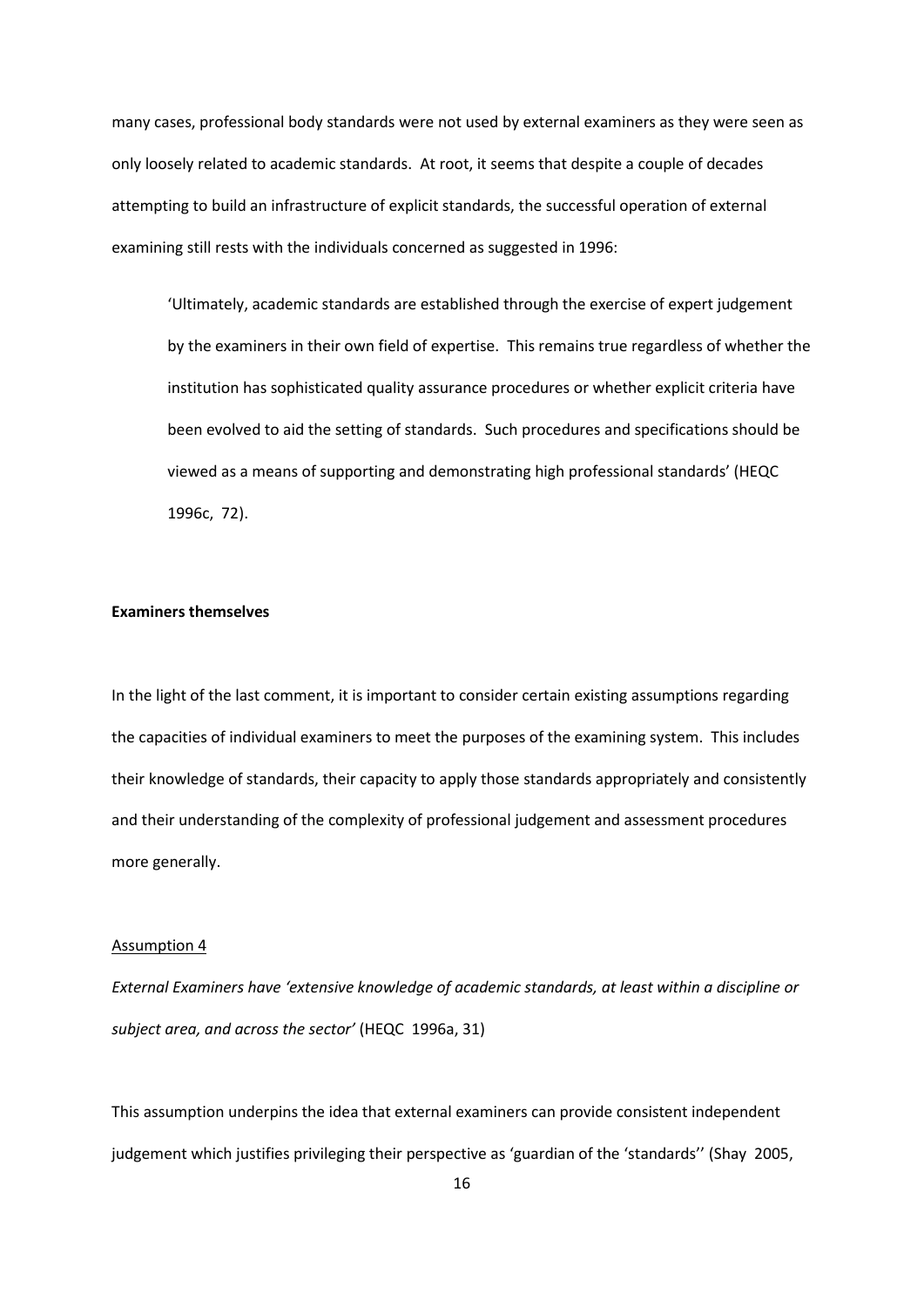674). Norcini and Shea (1997) argue that in order to gain credibility for standards, standard setters should be suitably qualified. However the very nature of external examining, with a small number of examiners often covering a whole degree scheme, means that they may well be passing judgement on the standards of work outside their domain of expert knowledge. In addition, Colley and Silver (2005) point out that examiners, by and large, only examine in a limited range of universities with exposure only to standards in those institutions. Reports on external examining (Silver et al*.* 1995; QAA 2007) confirm these concerns regarding the power of examiners to secure community standards; examiners are working within a bounded sector of HE institutions and thus may not have wide enough experience of different institutions.

Indeed, efforts to improve their knowledge of standards may be restricted by notions of academic freedom. Warren Piper (1994) suggests that examiners actively resist the introduction of technical routines for regulating judgement as a threat to their autonomy. Similarly Hawe (2002) argues that academics more generally may reject explicit standards as deskilling and a threat to their professional autonomy or humanistic views of teaching and learning. From this perspective, perhaps the ongoing deliberations about external examining are essentially part of a 'tussle' (Sadler 2011) between academic autonomy and institutional or government authority? Interestingly, there is an argument that academic freedom includes the freedom, as experts, to assign grades without interference by the wider university although the law in the UK and legal cases in the USA contradict this interpretation (Hill 2011).

The assumption of examiner knowledge relies on the notion that standards exist objectively and separately from individual examiners, albeit with possible differences across disciplines and universities. The foregoing debate about the individualised nature of standards would posit a more informal view of examiners' knowledge of standards. The interpretive perspective would tend to emphasise the notion of examiners learning, not through reference to documentation and explicit standards, but through being part of an assessment community. Indeed, Colley and Silver (2005)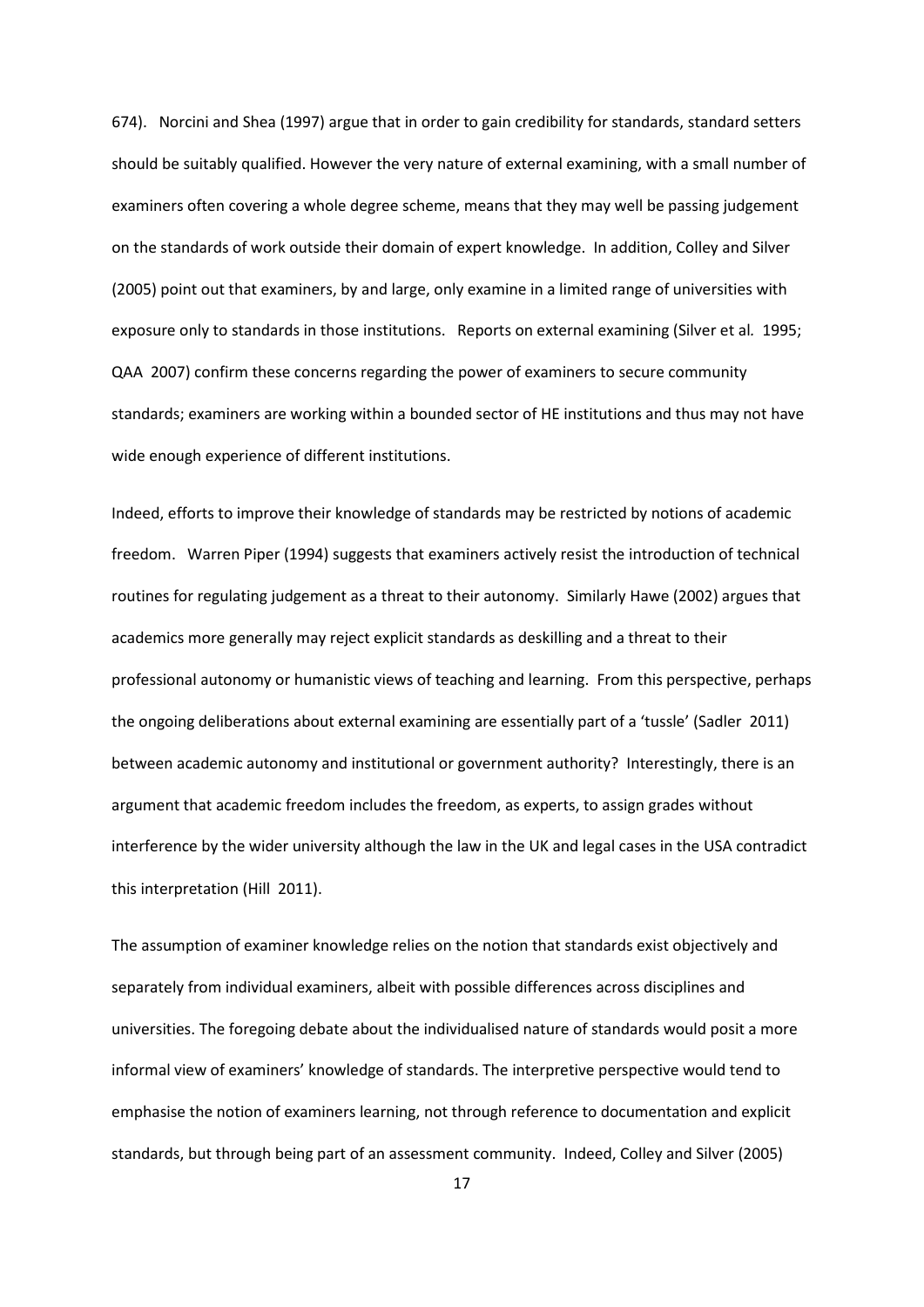found that examiners claim to learn from seeing other externals at work and some from learning and teaching networks. Induction was only mentioned by one of the groups of examiners researched. However, whilst Silver and Hannan (2004) found a range of motivations for becoming an examiner including making a contribution to the academic community and gaining intelligence about other institutions' programmes, none of them included calibrating their sense of standards. Therefore, as Ross (2009) argues, examiners bring their beliefs, values and assumptions to the task and it is presumptive to assume that extensive knowledge of academic standards is included.

# Assumption 5

*External examiners can represent community standards reliably and consistently and do not suffer from the same type of frailties exhibited by other assessors.*

In order to explore this assumption, we are drawing on research on higher education grading because passing judgement on the quality of student work remains central to how examiners discharge their responsibilities.

Drawing on the hermeneutic approach discussed earlier, marking student work is conceived of as a socially situated interpretive act where the meaning of standards is constituted through the discursive practice (dialogue and language) which takes place in the social, cultural and political contexts concerned. Shay (2005, 664) states 'interpretations [of standards] are contextually constituted and cannot be divorced from the value-bases which interpreters bring with them. Differences between markers are not 'error', but rather the inescapable outcome of the multiplicity of perspectives that assessors bring with them'. For this reason, tutors' perspectives on standards differ depending on other social worlds that assessors inhabit (Den Outer et al. 2012) their history and values (Dobson 2008b) and their previous experience (Milanovic et al*.* 1996). Drawing on a different epistemological approach, Sadler (1987, 204) argues that people achieve their knowledge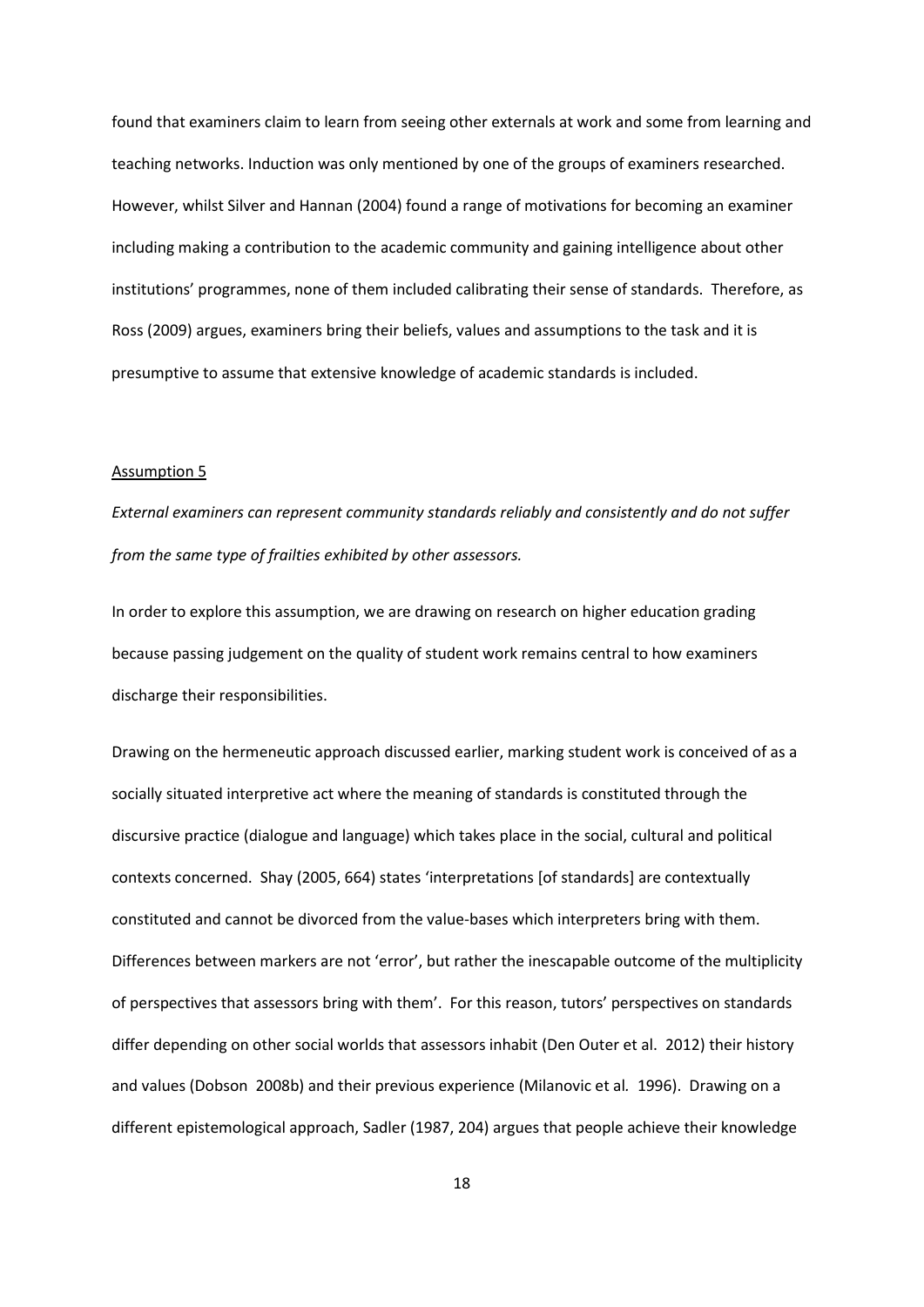of standards' through 'inductive cognitive processes', reinforcing the importance of personal experience in developing a sense of standards.

Thus, individuals' *standards' frameworks*, as defined earlier, are constructed and reconstructed over time by reference, amongst other things, to specialist knowledge, other tutors' marking, students' work, involvement in moderation and examiners' feedback. This creates a unique lens through which tutors and thus examiners, read and judge student work (Bloxham and Boyd 2011). Undoubtedly, this personalised knowledge of standards is mediated by the power of shared, situated learning. Eisner (1985) refers to this process as the use of 'connoisseurship'; the well-informed subjective judgement which accrues through immersion in a subject discipline. A number of writers have tackled this issue in the context of higher education assessment (Shay 2005; Orr 2010). The argument suggests that whilst teachers develop their own standards frameworks, 'individual lecturers' assessment responses are constituted collectively' (Orr 2010, 15) as activities such as moderation and external examining help to build an intersubjective consensus. Thus 'standards' frameworks merge as common standards are continually negotiated (Orr 2010). For example, Dobson (2008a, 337) provides examples of how assessors working together over a long period had established 'rarely articulated in-the-head normative agreement' about grades. The question is whether this in-the-head agreement reflects a merging of standards which is sufficient or widespread enough in general to claim that markers are representing wider community standards. Furthermore, in relation to external examiners, the question is whether as members of an academic community, they have engaged sufficiently with the practices of that community to acquire a strong and shared understanding of standards which they can transfer to, and articulate in, new settings.

The evidence for 'intersubjectivity' (Bruner 1996, 20) is not very compelling in the context of higher education assessment. It is an untenably positive view of how shared standards are acquired and used in practice, whether by academics in general or by external examiners in particular. Whilst the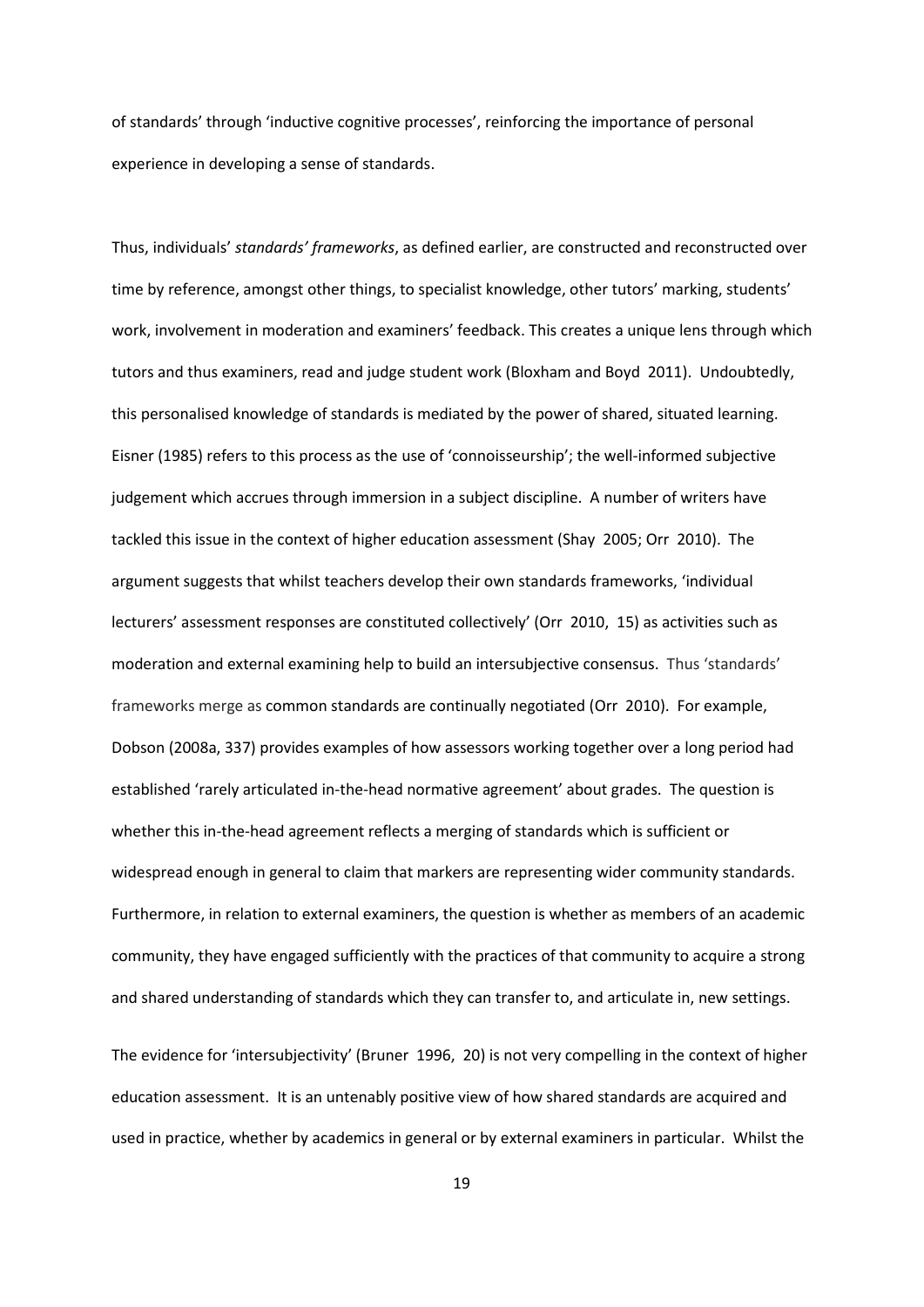material in the following paragraphs is not propounded as a criticism of academic teachers but a recognition of the complex and intuitive nature of judgement at this level, it does indicate a range of ways in which judgement in grading is shown to be problematic. How confident can we be that external examiners are not subject to the same vagaries in practice?

Overall, assessors' unreliability is well documented (Brooks 2012). Milanovic *et al.* (1996) point to the marker as a recognised source of error and Moss and Shultz (2001) indicate that, even where assessors agree pass and fail, they do so for different reasons. Milanovic *et al.* (1996) identify a range of studies showing that markers focus on different aspects of student composition, for example, content, length, accuracy, vocabulary or no one thing but more the 'environment of the essays – the effect of the papers' (Vaughan 1991). Elander and Hardman (2002) also report that tutors vary in what they look for (cues) in assessing work and this contributes to variance in marks.

Furthermore, research points to the influence of students' work on assessors' judgement. The 'techno-rationalist paradigm' as expressed in most guidance to tutors advocates that we should base our assessment on criterion rather than norm referencing so that a student is judged against a set of standards, not against his or her peers. This distinction has been criticised (Orr 2008; Neil and Wadley 1999; Yorke 2009). In particular, Yorke makes the point that 'assessors' grading behaviour is tacitly influenced by norm referencing and Vaughan (1991), Shay (2004), Delaney (2005) and Orrell (2008) also found that tutors draw on their knowledge of different students' work in order to make their judgements. More broadly, Crisp (2008) and Bloxham *et al.* (2011) found that other students' work affects individuals' standards' frameworks. There is no evidence that external examiners will not be influenced in the same way in making their judgements. In particular, following this argument, examiners' (sometimes limited) exposure to a range of student work as comparators is likely to affect their sense of standards.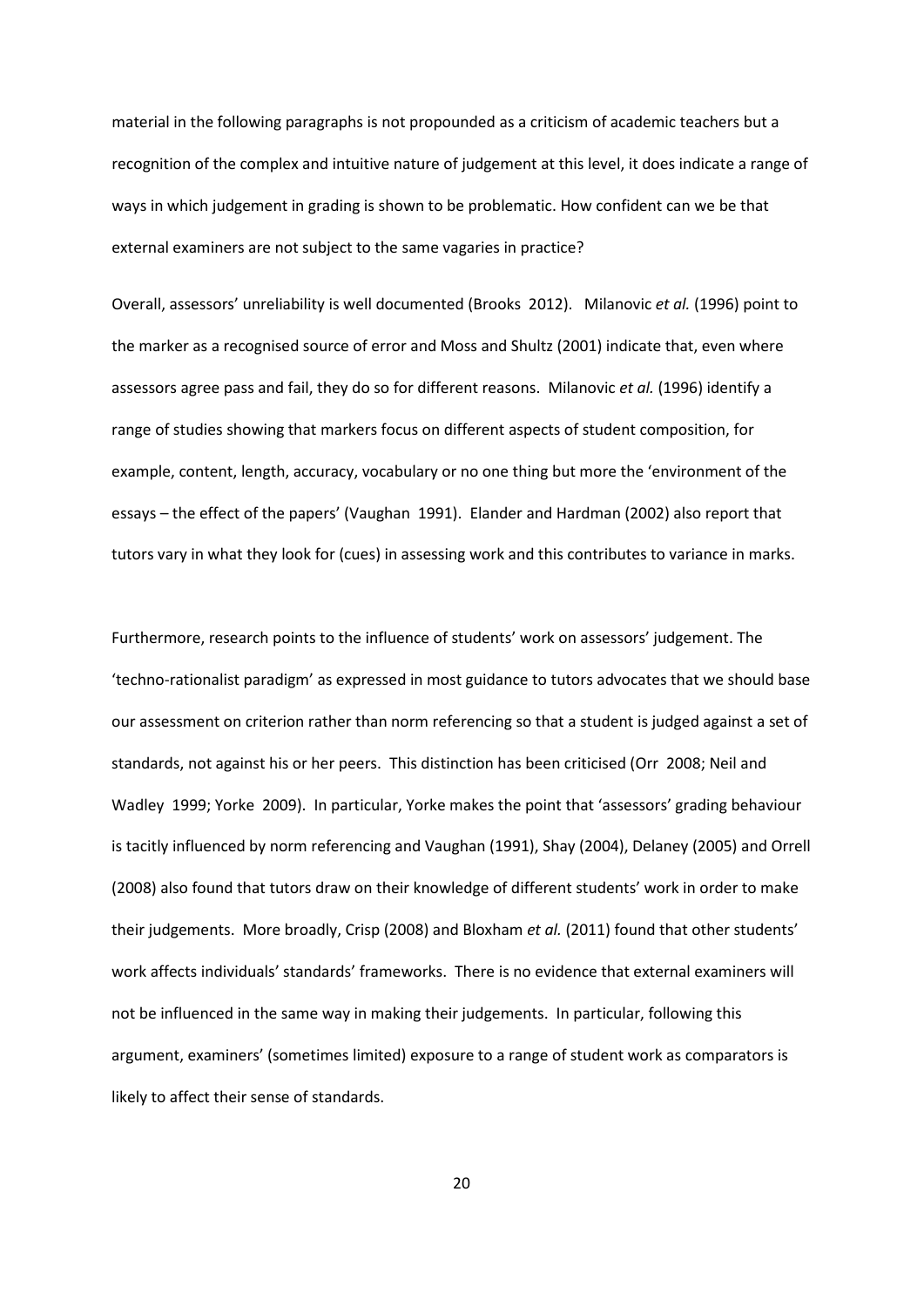A further weakness in academics' ability to represent community standards relates to their limited use of codified standards within and across institutions. Empirical studies (see Hawe 2002; Broad 2003; Greatorex 2000; Dobson 2008a) have found that assessors use personal criteria beyond or different to those stated including contextual factors. Colley and Silver's (2005) evidence that external examiners draw mostly on their own experience rather than documented statements of standards tends to reinforce this point and contradicts the assumption that they do not suffer from the same type of frailties exhibited by other assessors.

Some studies (see Dobson 2008a; Broad 2003; Elander and Hardman 2002) have shown that knowledge of the student influences tutors' judgement. As 'outsiders', external examiners might be considered less susceptible to this weakness although the degree to which they resist the appeals of the home assessors in relation to taking into account aspects of the student has yet to be researched except in relation to viva voce examinations (Dobson 2008a). He found that where there is a face to face encounter, examiners cannot avoid taking into account aspects of individuals, suggesting that contextual factors are more likely to influence examiners in a viva although they will have impact in other judgements. Dobson (2008a) shows how grades are negotiated in dialogue and that norm referencing remains prevalent in examiners' decisions (Dobson 2008b).

More generally, psychological enquiry tends to challenge assumptions of expert judgement considered to underpin external examining. Using the 'Heuristics and Biases' approach, research (Gilovich et al. 2002) suggests that expert judgement in cases of uncertainty or complexity utilises a number of simplifying cues (heuristics) because a more rational and detailed judgement is too difficult or time consuming. Such heuristics allow for systematic biases to creep in of which the expert is unaware and may lead to assessors predicting performance in advance of completing reading (Crisp 2008). For example, recent research has identified that knowledge of the student, group stereotyping and surface features of work can be sources of bias (Brooks 2012; Kangis 2001; Hartley et al. 2006).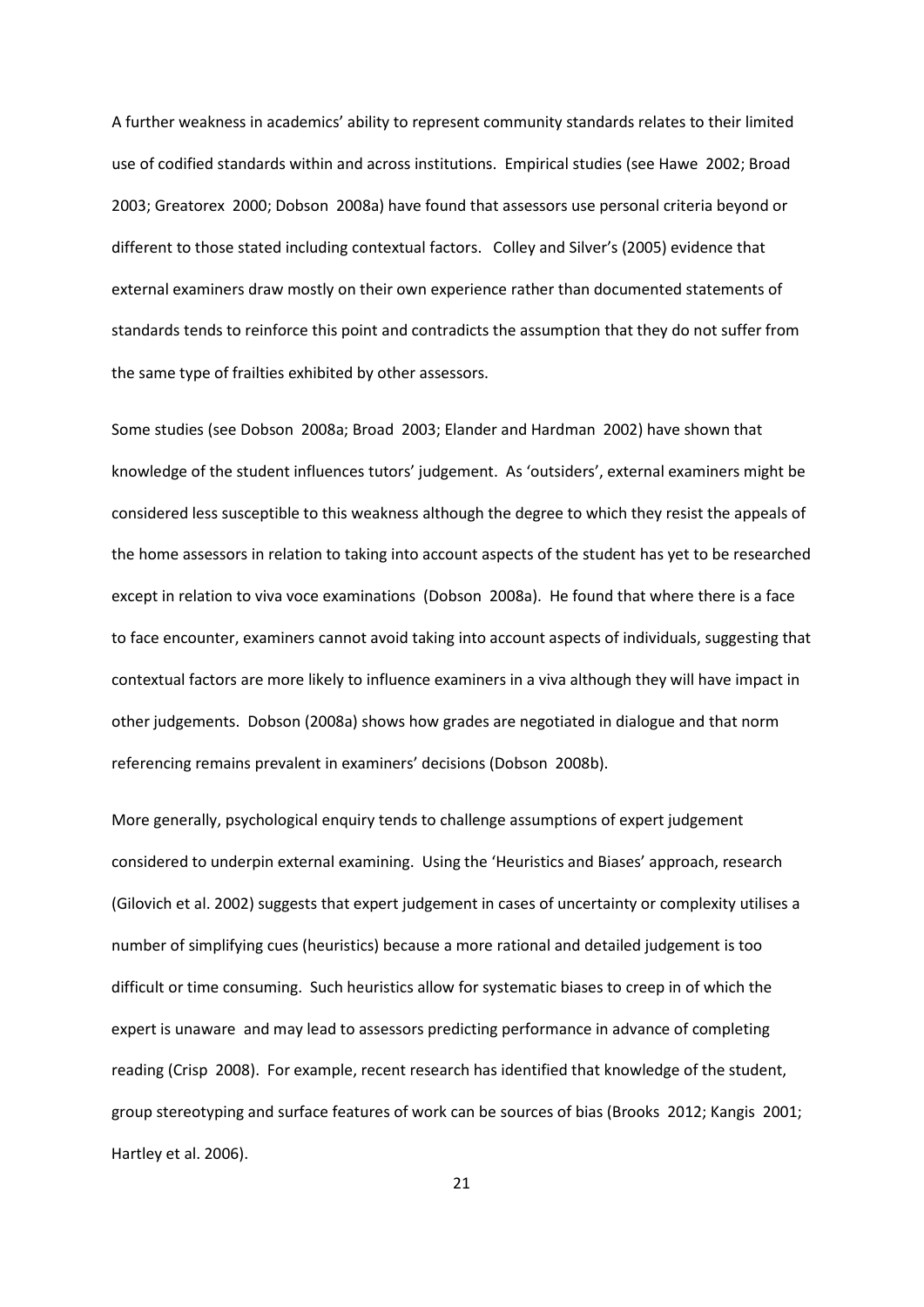The extent to which external examiners do not suffer from the same type of frailties exhibited by other assessors is under-researched but examiners' reliance on personal experience (Colley and Silver 2005) tends to confirm the importance of personal standards frameworks as compared with shared standards. Yet, despite this lack of evidence that they can represent disciplinary community standards, as opposed to local or personal, standards, we ask them to play an elevated role with an expectation that they are able to hold and use standards in a reliable and mutually consistent way.

#### Assumption 6

*External examiners understand the complexity of professional judgement and higher education assessment processes.*

This discussion of the assumptions underpinning external examining has uncovered the complex nature of academic standards and its implications. External examiners hold major responsibilities; they are held in considerable esteem by tutors (Bloxham and Boyd 2011) and by the sector in general (Watson 2006; Gaunt 1999) and their existence is considered to be a key quality assurance mechanism. Yet what confidence can we have that the average external examiner has the 'assessment literacy' to be aware of the complex influences on their standards and judgement processes? How likely are they to understand the provenance of their own standards and the influence of their background and experience? How strong is the temptation to draw largely on their personal experience as an indicator of what standards should be rather than recognising the potential bias in that approach, or the influence of a particular context or student body or professional experience? Sadler (2011) discusses the rationale for academics' ability in general to act autonomously in judging the standards of student work and it includes their qualifications, research and exposure to standards elsewhere in the sector. He challenges this rationale with arguments that academics are not qualified to act autonomously because they are not qualified or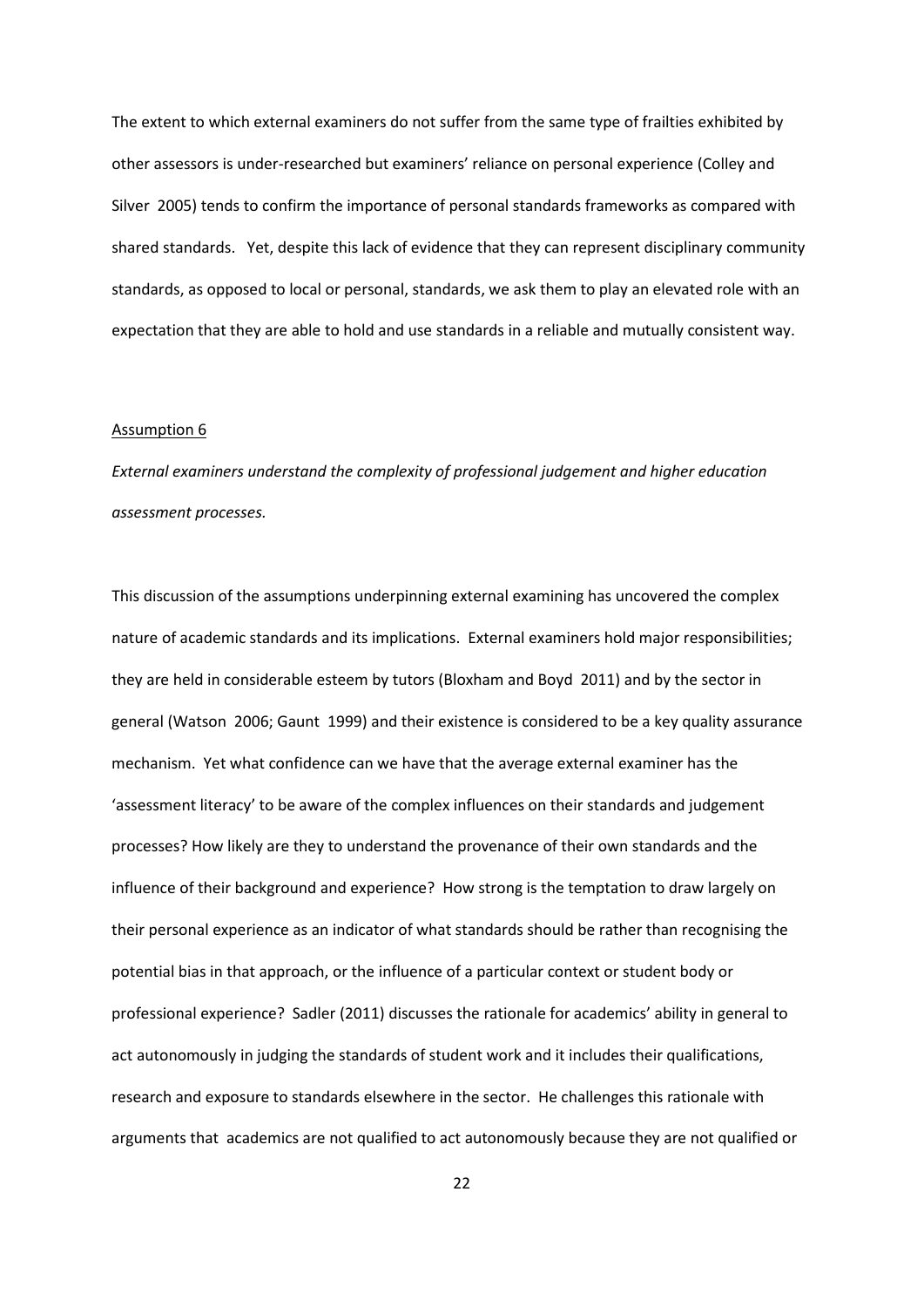skilled in assessment. Likewise, less recently, Yorke et al. (2000) suggest that few academics have expertise in assessment and in the first major, detailed survey of the external examining system (ESRC 1989), it was reported that 'the judgement and actions of examiners are largely informed by experience and knowledge of their subject and very little informed by the equally pertinent body of knowledge about the examination and the measurement of human performance' (p30).

Colley and Silver (2005) also argue for the need for external examiners to accept other assessment cultures and not to carry too much 'baggage'. Indeed Biggs (2002) writes convincingly about the potential of examiners to counteract enhancement in assessment practice because of their lack of knowledge of assessment. The Dearing report (NCIHE 1997) claimed that standards are a shared responsibility of the whole HE community but such a view doesn't deal with the complexity of problems created by knowing, using and continually reconstructing standards as external examiners. Unfortunately successive enquiries into examining have not tackled these issues.

# **Conclusion**

The external examiner system plays a key role in assuring academic standards. This article has identified and questioned the validity of the assumptions which underpin the system. Essentially, external examining assumes that there is a consensus on standards and that we can vest in individuals the ability to represent that consensus in judging the comparability of academic standards in a stable and appropriate way for any given programme or set of modules. Yet the critique of these six assumptions challenges the notion of the examiner as an independent objective voice (Shay 2005) and one might argue that such a challenge holds greater sway now than it did in the past given the massification of higher education and the limited dialogue and sharing of standards across universities. As Shay (2005, 674) says, quality 'systems rely on consistency between independent judgement and privilege (at least officially) the perspective of the external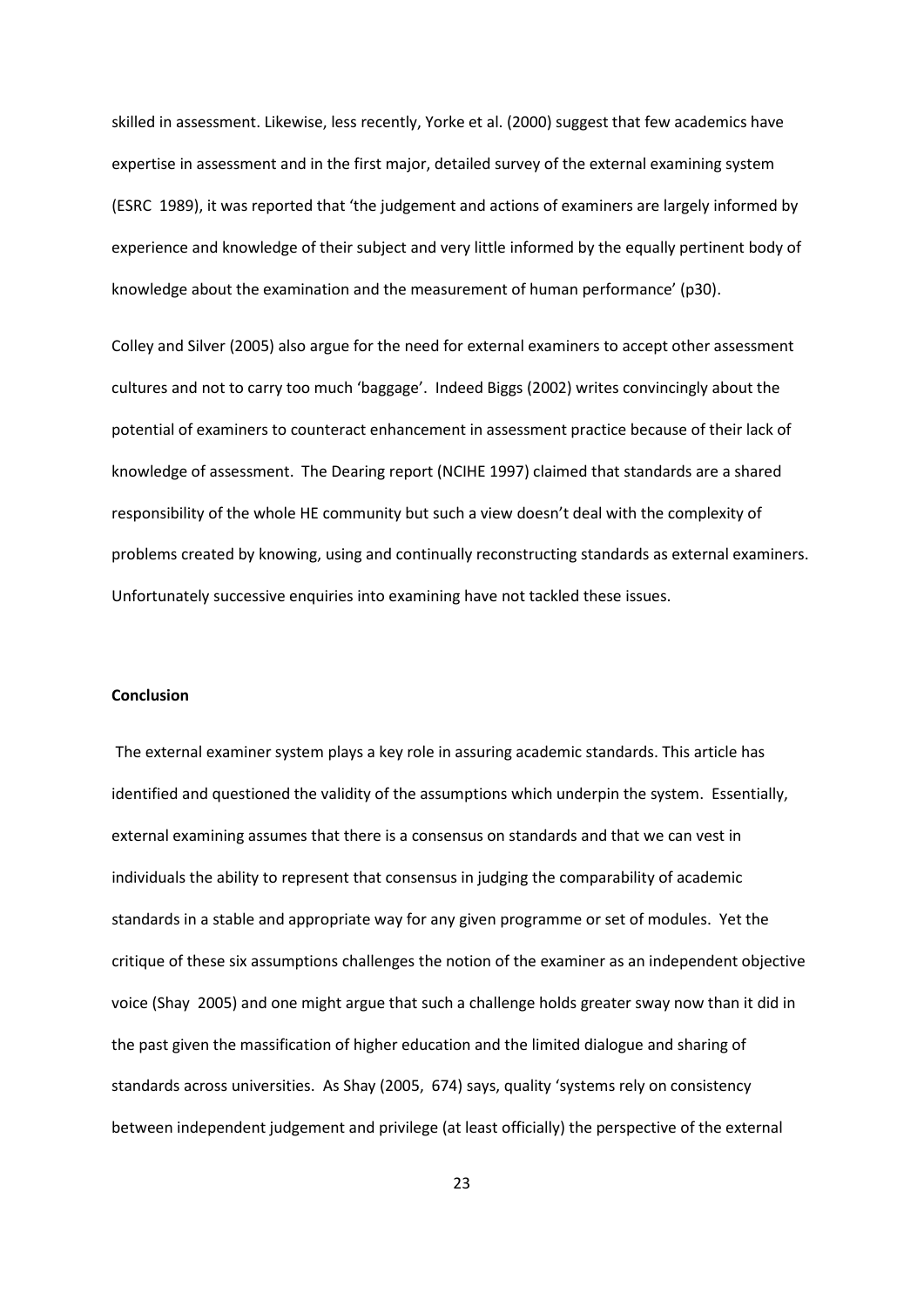examiner who is appointed guardian of the 'standards''. Yet the assumptions on which that guardianship is founded are, if not disproven, certainly lacking in sound supporting evidence.

It is difficult to argue against the external examiner system at the level of principle. Given all that has been discussed in this paper about the social construction of standards and, therefore, the important benefits of inter-institutional sharing and debating of them as the basis for a community consensus, the systematised opportunity for academics to examine their peers' standards makes good sense. It is in the detail that this principle is threatened. Inquiries into the role (for example, Universities UK 2011) have chosen to tackle problems through tightening up procedures and induction and making the role and examiners' reports more transparent and accessible. They have not focused on addressing the fundamental assumptions on which the principled role is based and therefore, we can have little confidence that enhanced procedures will deliver the desired change. The system is expensive and, if the resources are to continue to be devoted to it, it might be sensible to research further the conditions under which external examining could meet its aims for institutions and for assuring a broad comparability of standards more widely.

#### **References**

- Alderman, G. 2009. Defining and measuring academic standards: a British Perspective. *Higher Education Management and Policy* 21, no. 3: 11-22.
- Ashworth, M., Bloxham, S. and Pearce, L. 2010. Examining the tension between academic standards and inclusion for disabled students: the impact on marking of individual academics' frameworks for assessment. *Studies in Higher Education* 35, no. 2: 209-223.
- Attwood, R. 2010. Nip and tuck for externals? A radical facelift is required. *Times Higher Educational Supplement,* 12th August.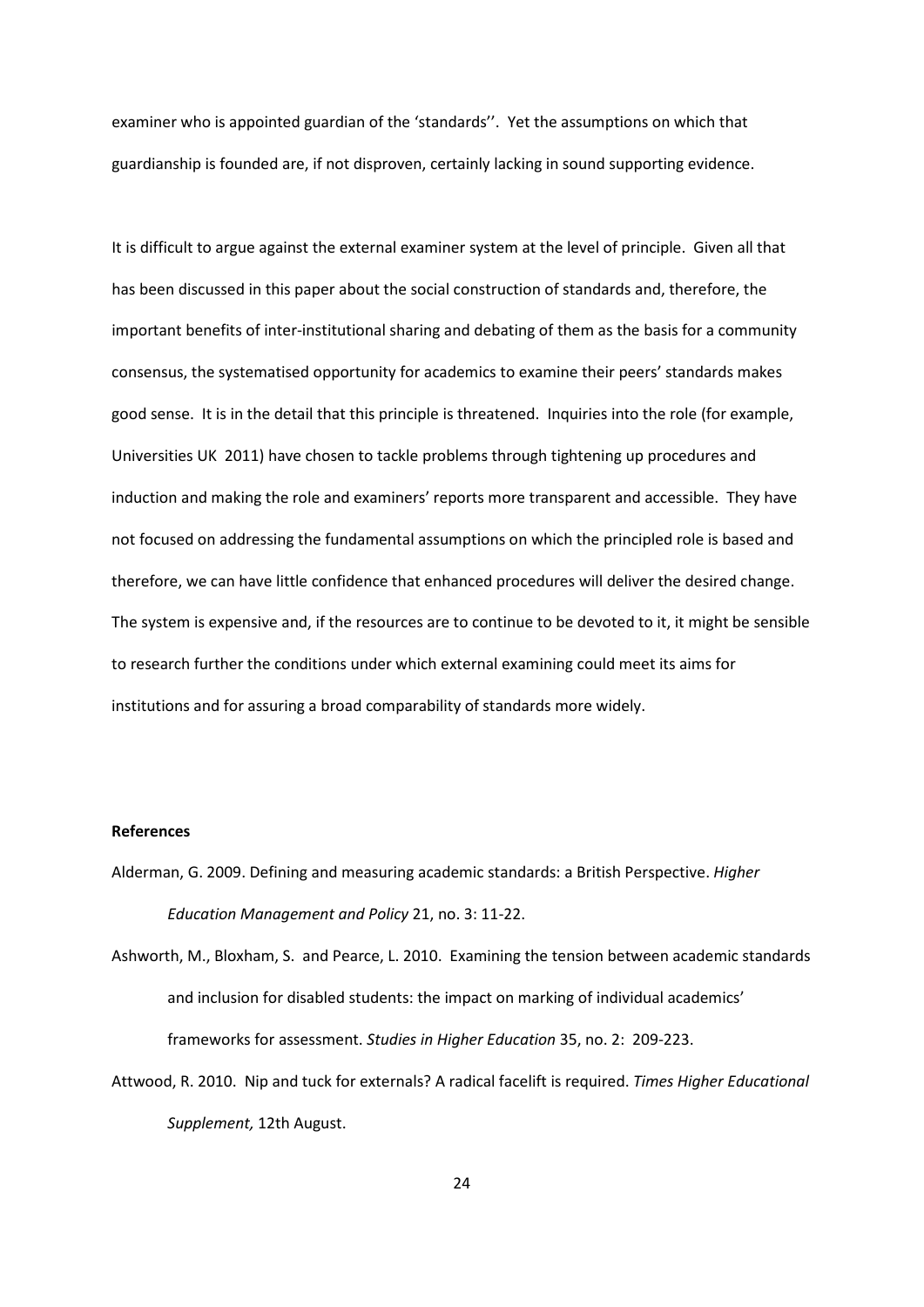Biggs, J. 2002. *The reflective institution: assuring and enhancing the quality of teaching and learning.*  Available at:

[http://www.heacademy.ac.uk/resources.asp?process=full\\_record§ion=generic&id=109](http://www.heacademy.ac.uk/resources.asp?process=full_record%C3%82%C2%A7ion=generic&id=109) 

- BIS. 2009. *Higher Ambitions: The future of universities in a knowledge economy.* London: Department for Business Innovation and Skills.
- Bloxham, S. 2009. Marking and moderation in the UK: false assumptions and wasted resources. *Assessment & Evaluation in Higher Education* 34, no. 2: 209-220.
- Bloxham, S. and Boyd, P. 2011. Accountability in grading student work: securing academic standards in a twenty-first century quality assurance context. *British Educational Research Journal,* i-first, DOI:10.1080/ 01411926.2011.569007.
- Bloxham, S., Boyd, P. and Orr, S. 2011. Mark my words: the role of assessment criteria in UK higher education grading practices. *Studies in Higher Education* 36, no. 6: 655-670.
- Broad, B. 2003. *What we really value: Beyond rubrics in teaching and assessing writing.* Logan, Utah: Utah State University Press.
- Broad, B. 2000. Pulling your hair out: Crises of standardization in communal writing. *Research in the Teaching of English* 35: 213-260.
- Brooks, V. 2012. Marking as judgement. *Research Papers in Education* 27, no. 1: 63-80.
- Bruner, J.S. 1996. *The Culture of Education.* Cambridge, MA: Harvard University Press.
- Coates, H. 2010. Defining and monitoring academic standards in Australian higher education. *Higher Education Management and Policy* 22, no. 1: 41-58.
- Colley, H. and Silver, H. 2005. *External examiners and the benchmarking of standards.* York: Higher Education Academy.
- Crisp, V. 2008. Exploring the nature of examiner thinking during the process of examination marking. *Cambridge Journal of Education* 38, no. 2: 247-264.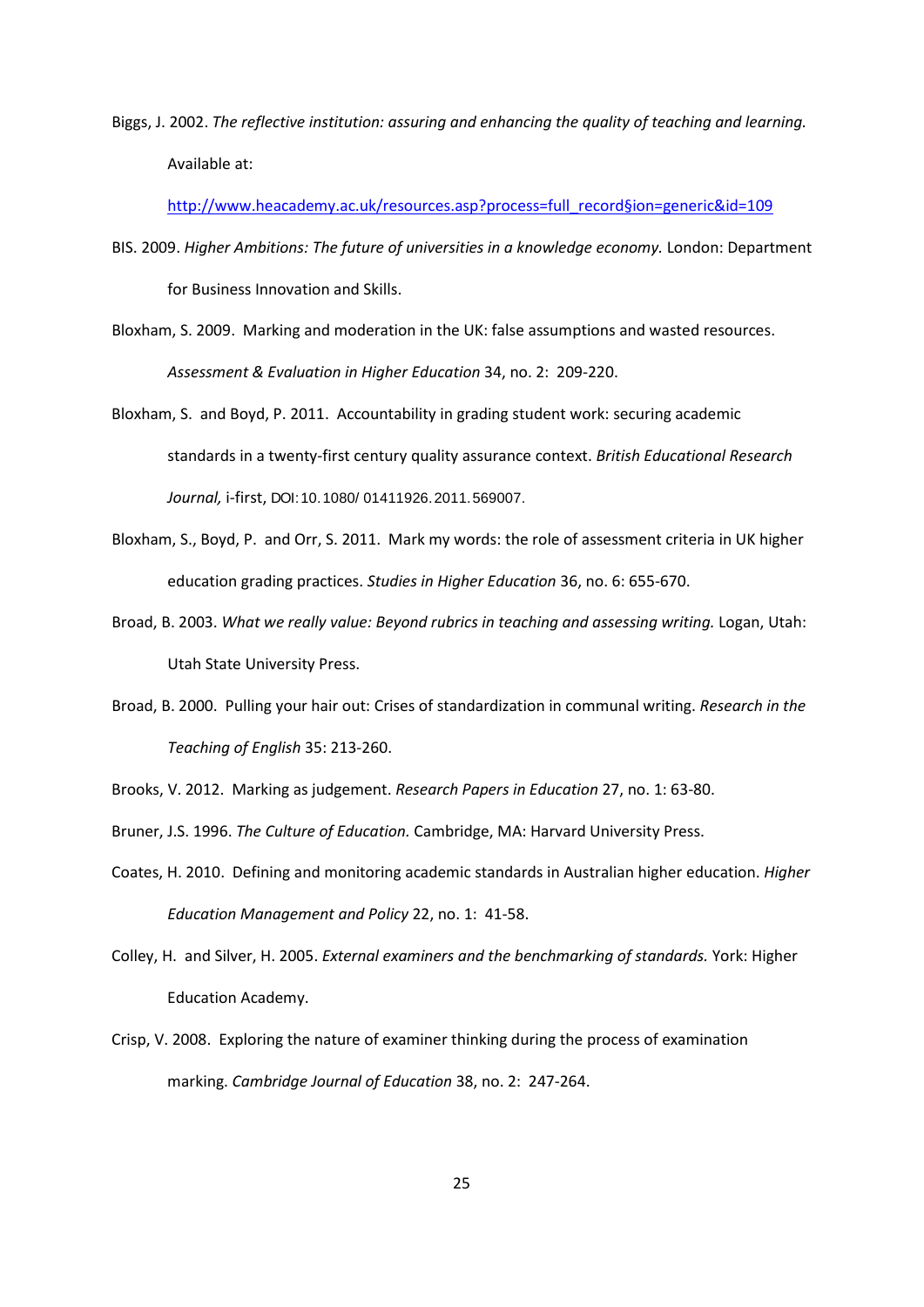- Crook, C., Gross, H. and Dymott, R. 2006. Assessment Relationships in Higher Education: The Tension of Process and Practice. *British Educational Research Journal* 32, no. 1: 95-114.
- Delandshere, G. 2001. Implicit theories, unexamined assumptions and the status quo of educational assessment. *Assessment in Education* 8, no. 2: 113-133.
- Delaney, C.M. 2005. The evaluation of university students' written work*. British Education Association Conference.* University of Glamorgan 14-17 Sept.
- Den Outer, B., Handley, K. and Price, M. 2012. Situational analysis and mapping for use in education research: a reflexive methodology? *Studies in Higher Education,* available on iFirst, ISSN 0307-5079.
- Dobson, S. 2008a. Applying a validity argument model to three examples of the viva. *Nordisk Pedagogik* 28: 332-344.
- Dobson, S. 2008b. Theorising the viva A qualitative approach. *Assessment & Evaluation in Higher Education* 33, no. 3: 277-288.
- Ecclestone, K. 2001. I know a 2:1 when I see it: understanding criteria for degree classifications in franchised university programmes. *Journal of Further and Higher Education* 25, no. 3: 301- 313.

Eisner, E.W. 1985. *The art of educational evaluation: a personal view.* London: Falmer.

Elander, J. and Hardman, D. 2002. An application of judgement analysis to examination marking in psychology. *British Journal of Psychology* 93: 303-328.

ESRC. 1989. *The role of External Examiners.* Swindon: Economic and Social Research Council.

Gaunt, D. 1999. The practitioner as external examiner. *Quality in Higher Education* 5, no. 1: 81-90.

Gilovich, T., Griffin, D. and Kahneman, D. (ed.) 2002. *Heuristics and biases.* Cambridge: Cambridge University Press.

Gipps, C. 1999. Socio-cultural aspects of assessment. *Review of Research in Education* 24: 355-392.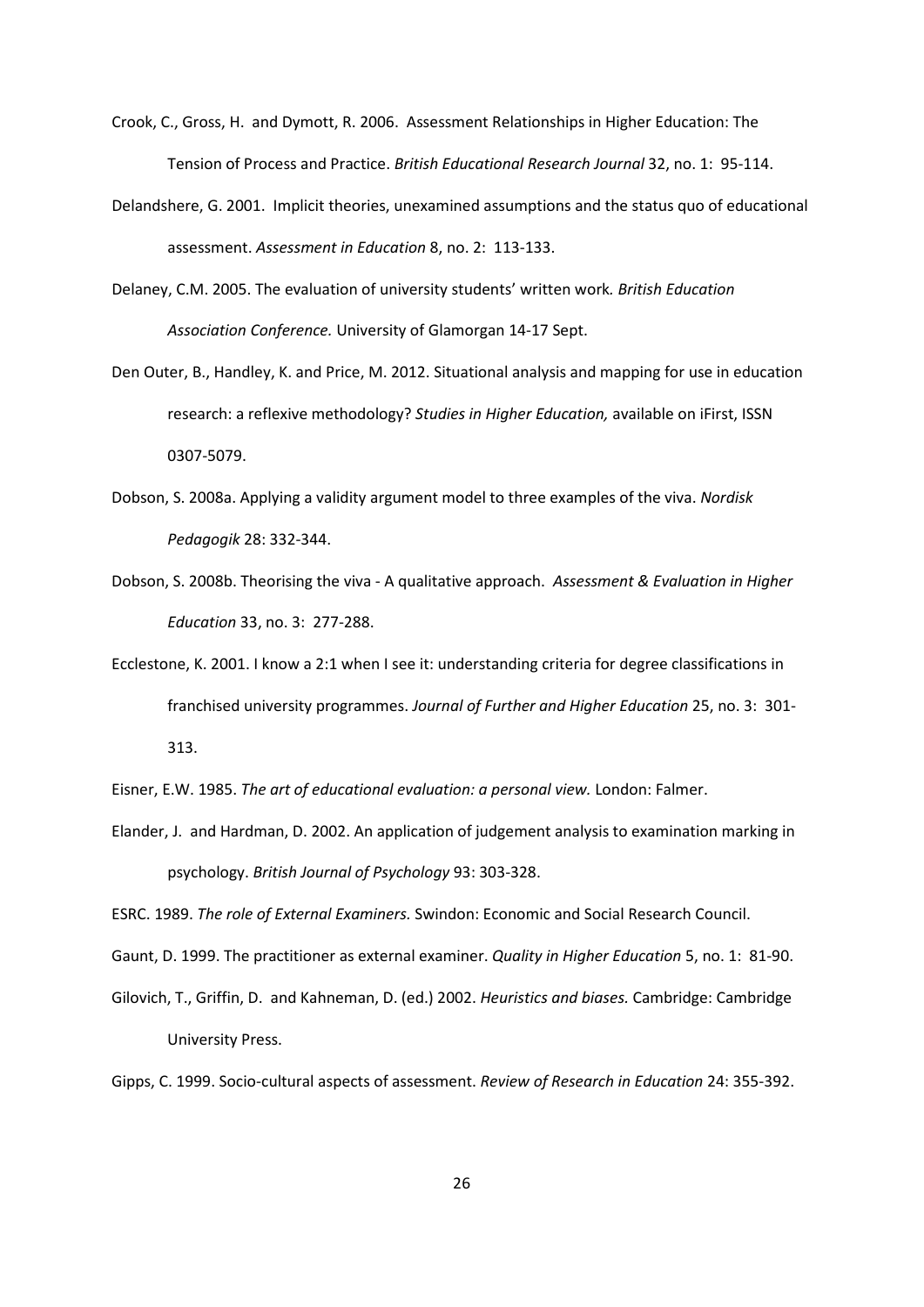- Greatorex, J. 2000. *Is the glass half full or half empty? What examiners really think of candidates' achievement.* Cardiff September 7-10.
- Habermas, J. 1996. *Between facts and norms: contributions to a discourse theory of law and democracy (W. rehg, Trans).* Cambridge: MIT Press (original work published 1992).
- Hannan, A. and Silver, H. 2004. *Enquiry into the nature of external examining: final report.* York: Higher Education Academy.

[http://www.heacademy.ac.uk/resources.asp?process=full\\_record§ion=generic&id=376](http://www.heacademy.ac.uk/resources.asp?process=full_record%C3%82%C2%A7ion=generic&id=376) 

- Hartley, J., Trueman, M., Betts, L. and Brodie, L. 2006 What Price Presentation? The effects of typographic variables on essay grades. *Assessment & Evaluation in Higher Education* 31, no. 5: 523-534.
- Harvey, L. 2002. Evaluation for what? *Teaching in Higher Education* 7, no. 3: 246-263.
- Harvey, L. 2004–12. Analytic Quality Glossary. Quality Research International.

<http://www.qualityresearchinternational.com/glossary/> (accessed January 22, 2013)

- Hawe, E. 2002. Assessment in a pre-service teacher education programme: the rhetoric and the practice of standards-based assessment. *Asia Pacific Journal of Teacher Education* 30: 93- 106.
- HEFCE. 2009. *Report of the sub-committee for Teaching, Quality, and the Student Experience: HEFCE's statutory responsibility for quality assurance.* Bristol: HEFCE (2009/40).
- HEQC. 1996a. *Strengthening external examining.* London: Higher Education Quality Council.
- HEQC. 1996b. *Threshold and other academic standards: The views of four subject groups.* London: Higher Education Quality Council (DQE226 3/96).
- HEQC. 1996c. *Understanding academic standards in modular frameworks.* London: Higher Education Quality Council.
- HEQC. 1994. *Learning from audit.* London: Higher Education Quality Council.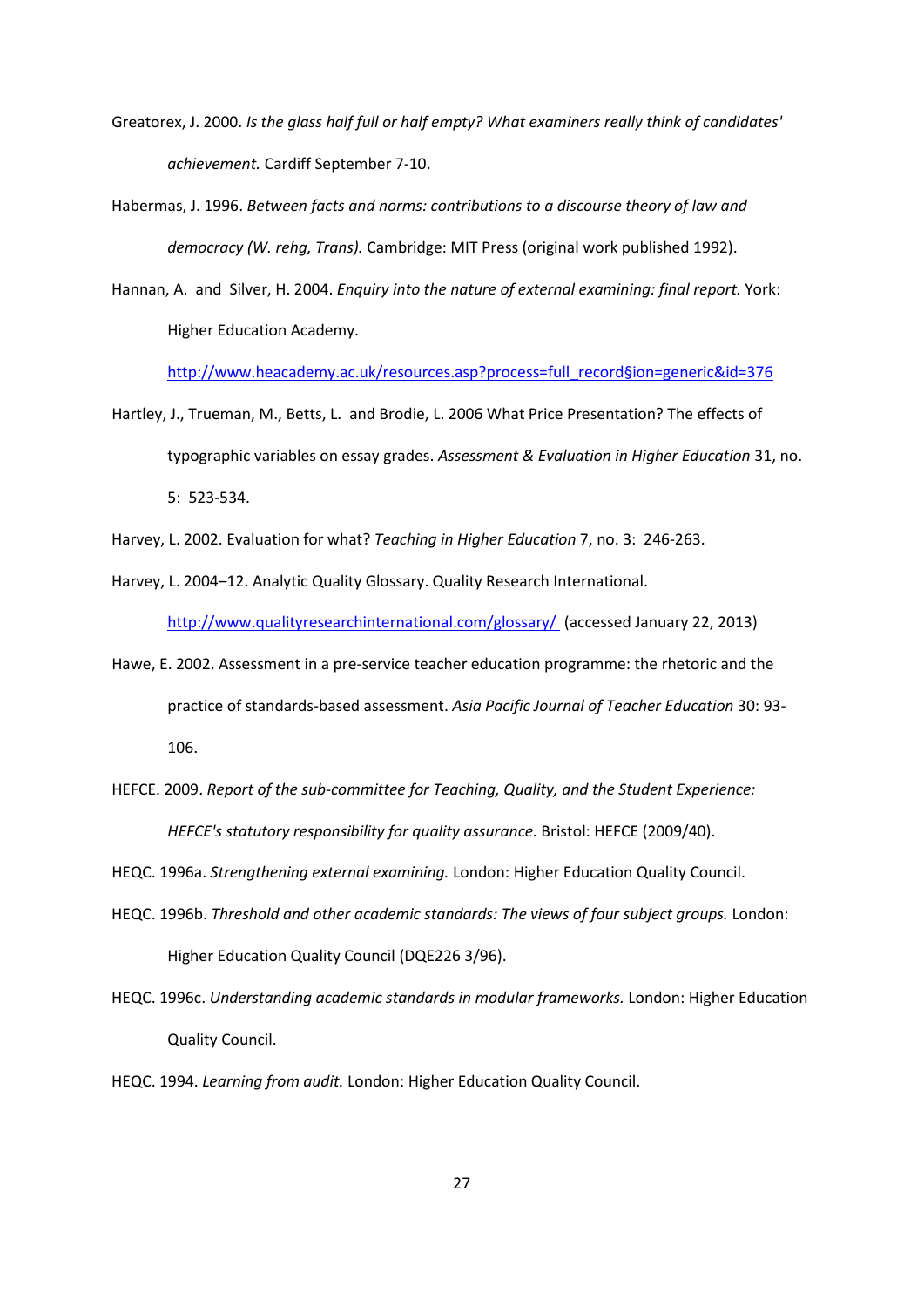- Hill, D. 2011. A Contentious Triangle: Grading and Academic Freedom in the Academy. *Higher Education Quarterly* 65, no. 1: 3-11.
- Innovation, Universities, Science and Skills Committee. (2009) *Students and Universities.* London: House of Commons.
- Kangis, P. 2001. Presentational Dimensions and Marks Awarded to Assignments. *Quality in Higher Education* 7, no. 3: 199-206.
- Lindop Committee. 1985. *Academic Validation in public sector higher education (Lindop Report).* London: HMSO, (Cmnd 9501).
- Martin, S. and Cloke, C. 2000. Standards for the award of qualified teacher status: reflections on assessment implications. *Assessment & Evaluation in Higher Education* 25, no. 2: 183-190.

Messick, S. 1989. Validity. In *Educational Measurement,* ed. R. Linn, New York: Macmillan.

- Middlehurst, R. 1996. Degree standards and quality assurance: a discussion. In *Changing Conceptions of Academic Standards,* ed. J. Brennan, 71-96. London: Quality Support Centre, Open University.
- Milanovic, M., Saville, N. and Shuhong, S. 1996. A study of the decision-making behaviour of composition markers. In *Performance Testing, Cognition and assessment* , ed M. Milanovic, and N. Saville, 92-114. Cambridge: Cambridge University Press.
- Moss, P.A. and Schutz, A. 2001. Educational Standards, Assessment and the search for consensus. *American Educational Research Journal* 38, no. 1: 37-70.
- National Union of Students. 2009. *External examiners: their role in UK higher education.* London: NUS, (QMS/09/02).
- NCIHE. 1997. *Higher Education in the Learning Society: Report of the National Committee of enquiry into higher education (Dearing Report).* Leeds: NCIHE Publications.
- Neil, D.T. and Wadley, D.A. 1999. A generic framework for criterion-referenced assessment of undergraduate essays. *Journal of Geography in Higher Education* 23, no. 3: 303-319.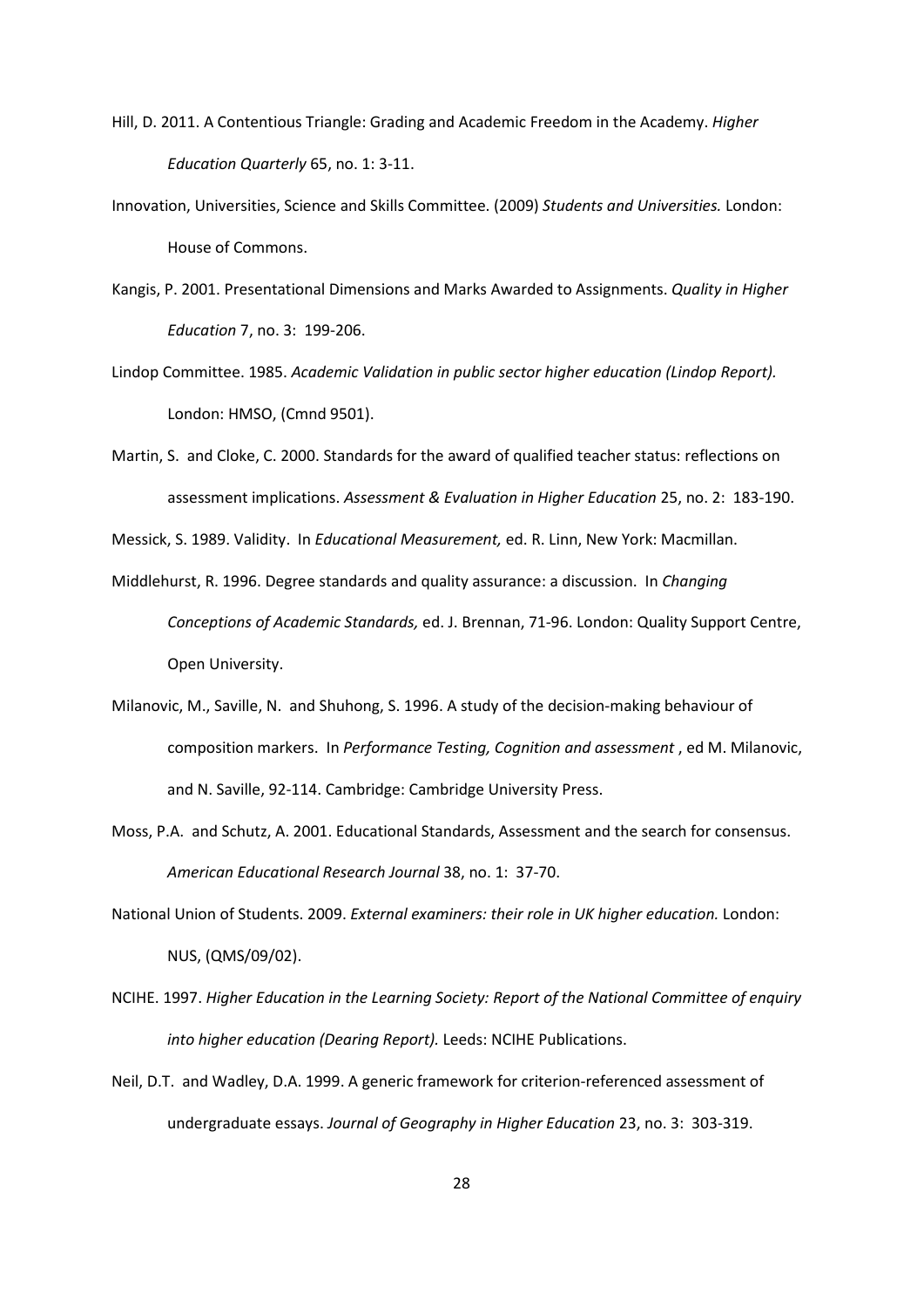- Norcini, J.J. and Shea, J.A. 1997. The credibility and comparability of standards. *Applied Measurement in Education* 10, no. 1: 39-59.
- O'Donovan, B., Price, M. and Rust, C. 2004. Know what I mean? Enhancing student understanding of assessment standards and criteria. *Teaching in Higher Education* 9, no. 3: 325-335.
- Orr, S. 2010. ''We kind of try to merge our own experience with the objectivity of the criteria": The role of connoisseurship and tacit practice in undergraduate fine art assessment. *Art, Design & Communication in Higher Education* 9, no. 1: 5-19.
- Orr, S. 2008. Real or imagined? The shift from norm referencing to criterion referencing in higher education. In Havnes, A. and McDowell, L. *Balancing Dilemmas in Assessment and Learning in Contemporary Education,* 133-144*.* London: Routledge.
- Orrell, J. 2008. Assessment beyond belief: The cognitive process of grading. In *Balancing dilemmas in assessment and learning in contemporary education*, ed A. Havnes and L. McDowell, 251- 263. London: Routledge.
- QAA. 2012. *UK Quality Code for Higher Education.* Available at:

<http://www.qaa.ac.uk/AssuringStandardsAndQuality/quality-code/Pages/default.aspx>

- QAA. 2009. *Thematic enquiries into concerns about academic standards in higher education in England.* Gloucester: QAA.
- QAA. 2007. *The Classification of Degree Awards.* Gloucester: Quality Assurance Agency.
- QAA. 2005. *Outcomes from institutional audits: external examiners and their reports.* Gloucester: Quality Assurance Agency.
- Ross, V. 2009. External music examiners: micro-macro tasks in quality assurance practices. *Music Education Research* 11, no. 4: 473-484.
- Sadler, D.R. 2011. Academic freedom, achievement standards and professional identity. *Quality in Higher Education* 17, no. 1: 85-100.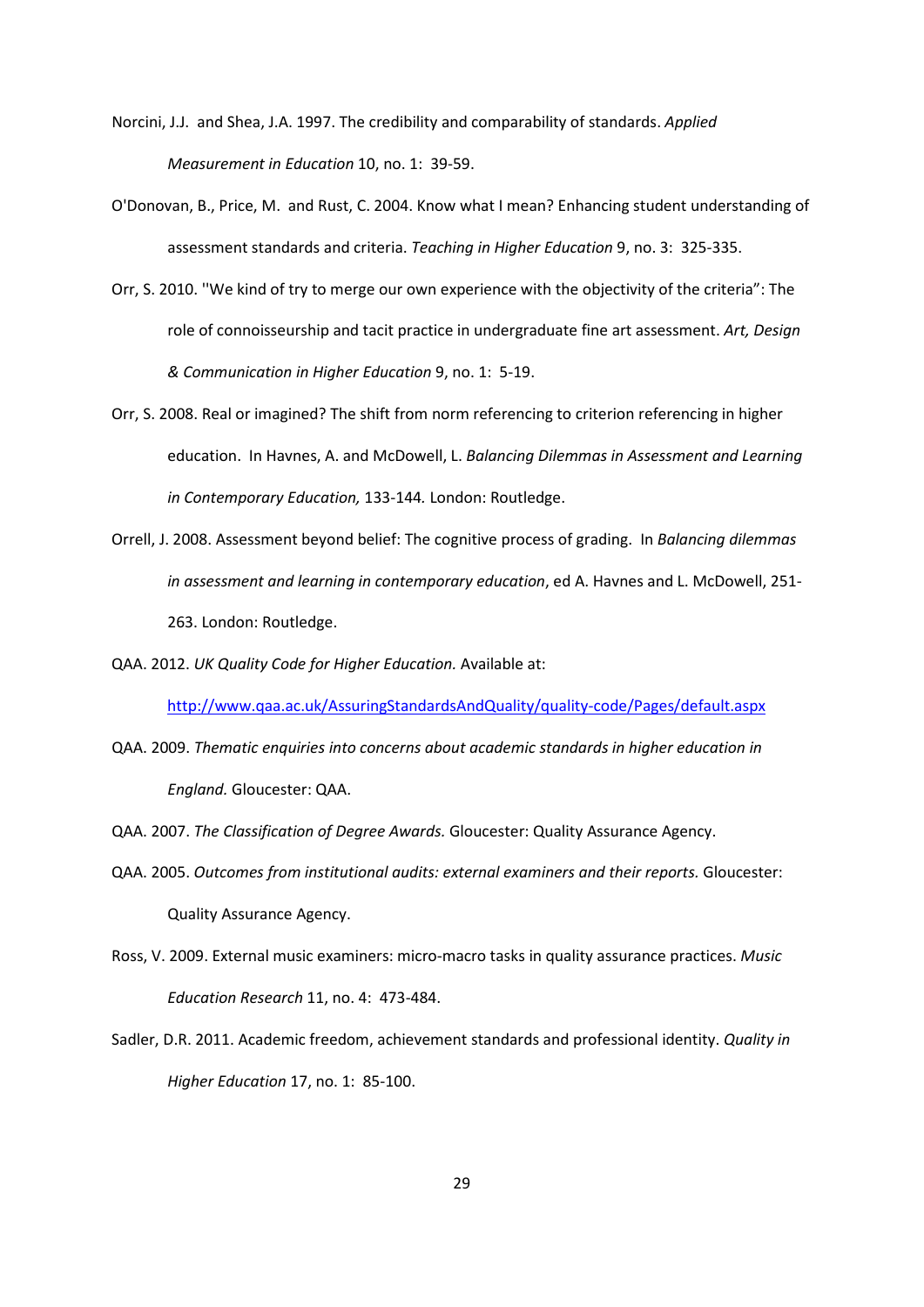- Sadler, D.R. 1989. Formative assessment and the design of instructional systems. *Instructional Science* 18, no. 2: 119-144.
- Sadler, D.R. 1987. Specifying and promulgating achievement standards. *Oxford Review of Education* 13, no. 2: 191-209.
- Satchell, S. and Pratt, J. 2010. The dubiety of double marking. *Higher Education Review* 42, no. 2: 59-62.
- Shay, S.B. 2004. The Assessment of Complex Performance: A Socially Situated Interpretive Act. *Harvard Educational Review* 74, no. 3: 307-329.
- Shay, S. 2008. Beyond social constructivist perspectives on assessment: the centring of knowledge. *Teaching in Higher Education* 13, no. 5: 595-605.
- Shay, S. 2005. The Assessment of Complex Tasks: A Double Reading. *Studies in Higher Education* 30, no. 6: 663-679.
- Silver, H., Stennett, R. and Williams, R. 1995. *The external examiner system: possible futures (The Silver Report).* London: Higher Education Quality Council.
- Silver, H. and Williams, S. 1996. Academic Standards and the external examiner system. In *Changing conceptions of academic standards,* ed J. Brennan, et.al., 27-48. London: Quality Support Centre, Open University.
- Tang, S.Y.F. 2008. Issues in field experience assessment in teacher education in a standards based context. *Journal of Education for Teaching* 34, no. 1: 17-32.
- Universities UK. 2011. *Review of External examiner arrangements in universities and colleges in the UK: Final Report and Recommendations.* London: Universities UK.
- Universities UK, Guild of higher Education, QAA. 2010. *Review of External Examining Arrangements in the UK: A discussion paper from Universities UK, Guild HE and the Quality Assurance Agency for Higher Education.* London: Universities UK.